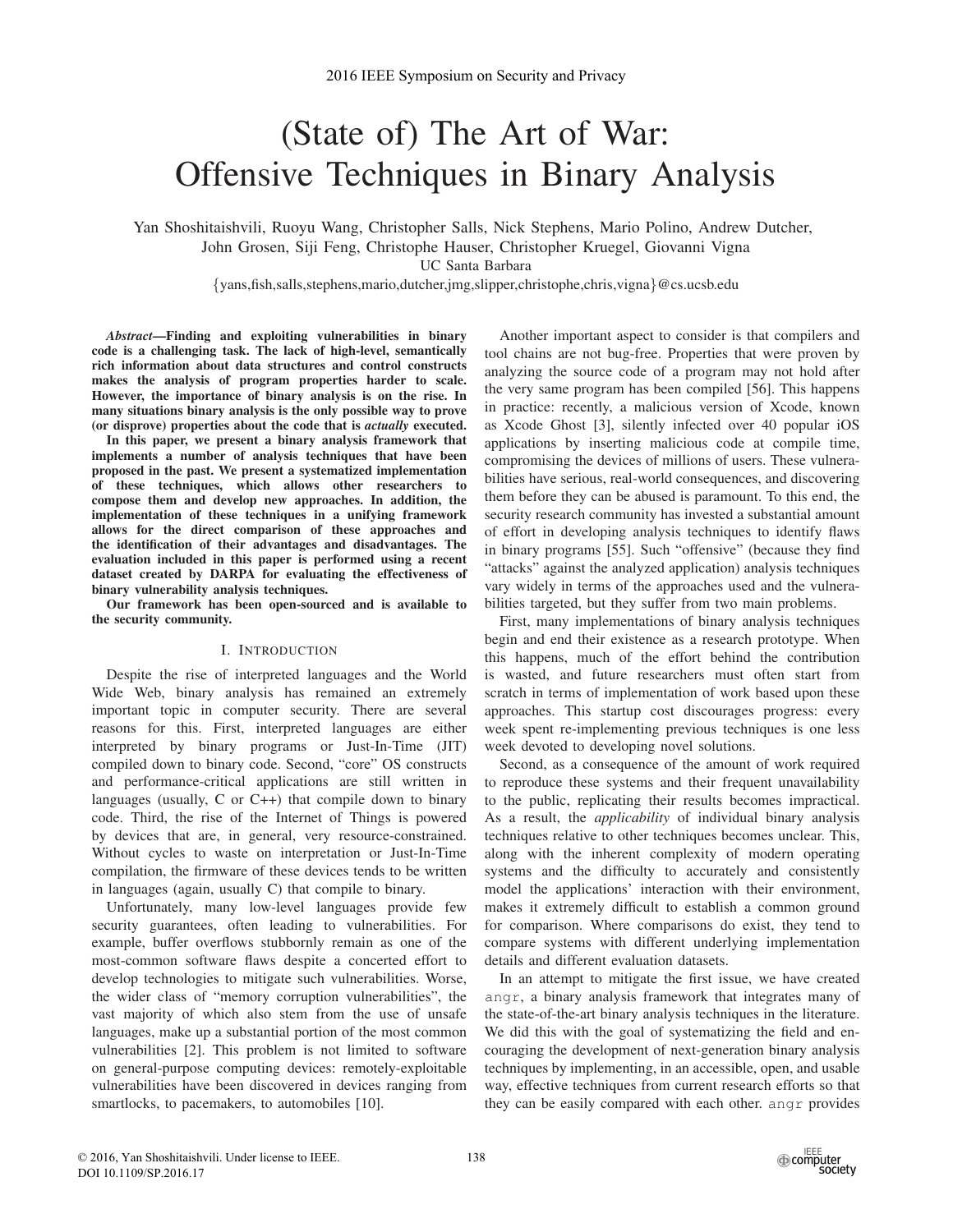building blocks for many types of analyses, using both static and dynamic techniques, so that proposed research approaches can be easily implemented and their effectiveness compared to each other. Additionally, these building blocks enable the *composition* of analyses to leverage their different strengths.

Over the last year, a solution has also been introduced to the second problem, aimed towards comparing analysis techniques and tools, with research reproducibility in mind. Specifically, DARPA organized the Cyber Grand Challenge, a competition designed to explore the current state of automated binary analysis, vulnerability excavation, exploit generation, and software patching. As part of this competition, DARPA wrote and released a corpus of applications that are specifically designed to present realistic challenges to automated analysis systems and produced the *ground truth* (labeled vulnerabilities and exploits) for these challenges. This dataset of binaries provides a perfect test suite with which to gauge the relative effectiveness of various analyses that have been recently proposed in the literature. Additionally, during the DARPA CGC qualifying event, teams around the world fielded automated binary analysis systems to attack and defend these binaries. Their results are public, and provide an opportunity to compare existing offensive techniques in the literature against the best that the competitors had to offer<sup>1</sup>.

Our goal is to gain an understanding of the relative efficacy of modern offensive techniques by implementing them in our binary analysis system. In this paper, we detail the implementation of a next-generation binary analysis engine, angr. We present several offensive analyses that we developed using these techniques (specifically, replications of approaches currently described in the literature) to reproduce results in the fields of vulnerability discovery, exploit replaying, automatic exploit generation, compilation of ROP shellcode, and exploit hardening. We also describe the challenges that we overcome, and the improvements that we achieved, by combining these techniques to augment their capabilities. By implementing them atop a common analysis engine, we can explore the differences in effectiveness that stem from the theoretical differences behind the approaches, rather than implementation differences of the underlying analysis engines. This has enabled us to perform a comparative evaluation of these approaches on the dataset provided by DARPA.

In short, we make the following contributions:

- 1) We reproduce many existing approaches in offensive binary analysis, in a single, coherent framework, to provide an understanding of the relative effectiveness of current offensive binary analysis techniques.
- 2) We show the difficulties (and solutions to those difficulties) of combining diverse binary analysis techniques and applying them on a large scale.
- 3) We open source our framework, angr, for the use of future generations of research into the analysis of binary code.

<sup>1</sup>The top-performing 7 teams each won a prize of 750,000 USD. We expect that, with this motivation, the teams fielded the best analyses that were available to them.

# II. AUTOMATED BINARY ANALYSIS

Researchers have been striving toward automated binary analysis techniques for many years. However, despite recent advances in this field, such systems are challenging to develop and deploy in the real world. This is because, depending on the technique in question, there are serious limitations that must be overcome to perform automated analysis on real-world software. In this section, we will touch on the challenges of automated analysis and discuss why the DARPA Cyber Grand Challenge contest can provide a meaningful way to compare different analysis approaches.

# *A. Trade-offs*

It is not hard to see why binary analysis is challenging: in a sense, asking "will it crash?" is analogous to asking "will it stop?", and any such analysis quickly runs afoul of the halting problem [32]. Program analyses, and especially offensive binary analyses, tend to be guided by carefully balanced theoretical trade-offs to maintain feasibility. There are two main areas where such trade-offs must be made:

Replayability. Bugs are not all created equal. Depending on the trade-offs made by the system, bugs discovered by a given analysis might not be *replayable*. This boils down to the *scope* that an analysis operates on. Some analyses execute the whole application, from the beginning, so they can reason about what *exactly* needs to be done to trigger a vulnerability. Other systems analyze individual pieces of an application: they might find a bug in a specific module, but cannot reason about how to *trigger* the execution of that module, and therefore, cannot automatically *replay* the crash.

Semantic insight. Some analyses lack the ability to reason about the program in semantically meaningful ways. For example, a dynamic analysis might be able to trace the code executed by an application but not understand *why* it was executed or *what parts* of the input caused the application to act in that specific way. On the other hand, a symbolic analysis that can determine the specific bytes of input responsible for certain program behaviors would have a higher semantic understanding.

In order to offer replayability of input or semantic insight, analysis techniques must make certain trade-offs. For example, high replayability is associated with low coverage. This is intuitive: since an analysis technique that produces replayable input must understand how to reach any code that it wants to analyze, it will be unable to analyze as much code as an analysis that does not. On the other hand, without being able to replay triggering inputs to validate bugs, analyses that do not prioritize bug replayability suffer from a high level of *false positives* (that is, flaw detections that do not represent actual vulnerabilities). In the absence of a replayable input, these false positives must be filtered by heuristics which can, in turn, introduce false negatives.

Likewise, in order to achieve semantic insight into the program being analyzed, an analysis must store and process a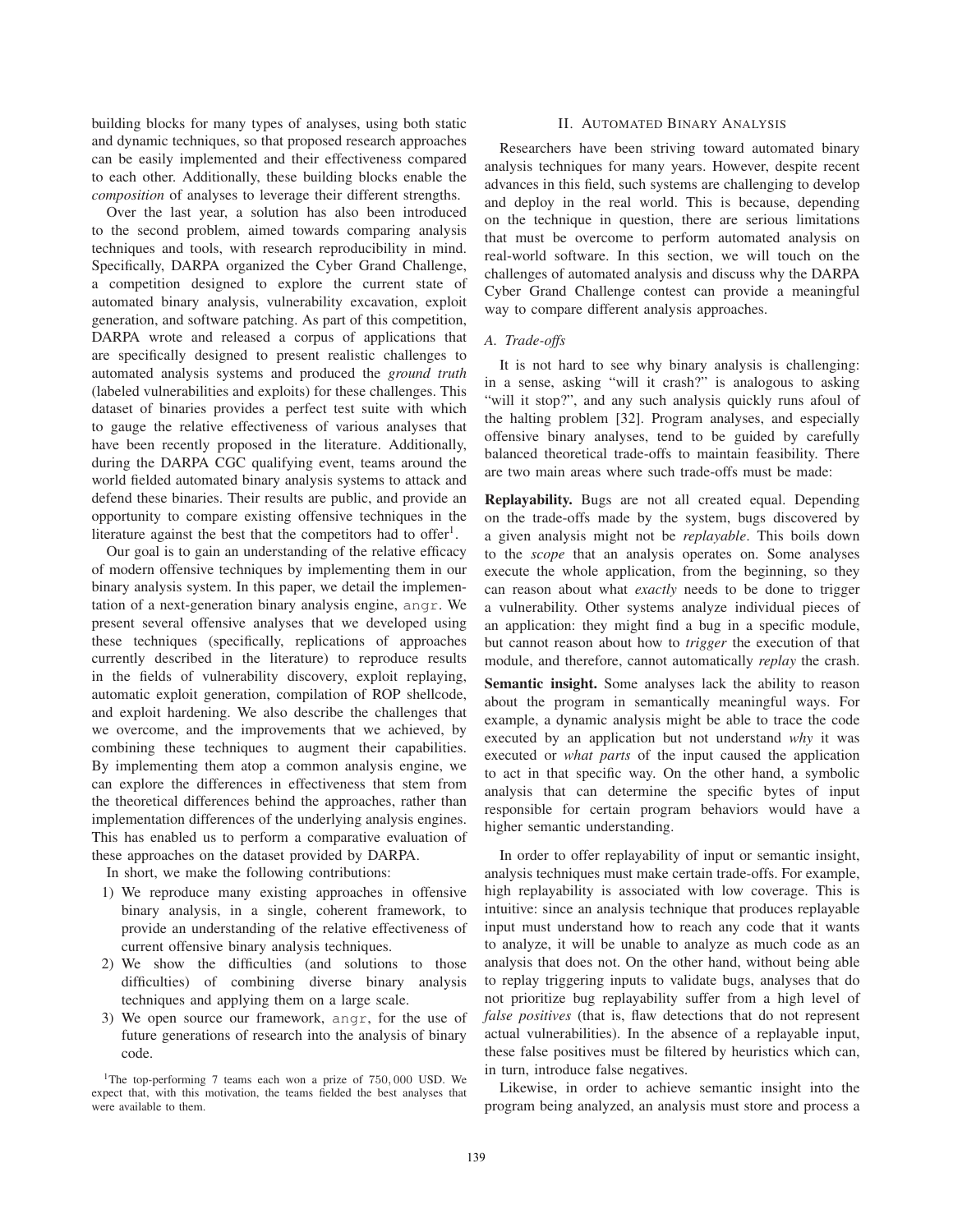large amount of data. A semantically-insightful dynamic analysis, for example, might store the conditions that must hold in order for specific branches of a program to be taken. On the other hand, a static analysis tunes semantic insight through the chosen data domain – simpler data domains (i.e., by tracking *ranges* instead of actual values) represent less semantic insight.

Analyses that attempt both reproducibility and a high semantic understanding encounter issues with scalability. Retaining semantic information for the entire application, from the entry point through all of the actions it might take, requires a processing capacity conceptually identical to the resources required to execute the program under all possible conditions. Such analyses do not scale, and, in order to be applicable, 10 must discard information and sacrifice *soundness* (that is, the guarantee that all potential vulnerabilities will be discovered).  $\frac{12}{13}$ 

Aside from these fundamental challenges, there are also  $\frac{14}{15}$ implementation challenges. The biggest one of these is the 16 *environment model*. Any analysis with a high semantic understanding must model the application's interaction with its en- $\frac{18}{19}$ vironment. In modern operating systems, such interactions are 20 incredibly complex. For example, modern versions of Linux<sup>21</sup> include over three hundred system calls, and for an analysis  $\frac{a}{23}$ system to be complete, it must model the effects of all of them. 24

**Example.** To demonstrate the various challenges of binary 26 (but) analysis, we provide a concrete example of a program with multiple vulnerabilities in Listing 1. For clarity and space reasons, this example is simplified, and it is meant only to expose <sup>30</sup> the reader to ideas that will be discussed later in the paper.

Observe the three calls to memcpy: the ones on lines 10 and 30 will result in buffer overflows, while the one on line  $16 \frac{34}{15}$ will not. However, depending on the amount of information tracked, a static analysis technique might report all three calls to memcpy as potential bugs, including the one on line 16, because it would not have the information to determine that no buffer overflow is possible. Additionally, while the report from a static analysis would include the locations of these bugs, it will not provide inputs to trigger them.

A dynamic technique, such as fuzzing, has the benefit of creating actionable inputs that will trigger any bugs found. On the other hand, simple fuzzing techniques typically only find shallow bugs and fail to pass through code requiring precisely crafted input. In Listing 1, dynamic techniques will have difficulty finding the bug at line 10, because it requires a specific input for the condition to be satisfied. However, because the overflow on line 30 can be triggered through random testing, fuzzing techniques should be able to find an input which triggers the bug.

To find the bug on line 10, one could introduce an abstract data model to reason about many possible inputs at once. One such approach is Dynamic Symbolic Execution (DSE). However, dynamic symbolic techniques, while powerful, suffer from the "path explosion problem", where the number of paths grows exponentially with each branch and quickly becomes intractable. A symbolic execution will detect the bug on line 10 and generate an input for it using a constraint

solver. Additionally, it should be able to prove that the memcpy on line 16 cannot overflow. However, the execution will likely not be able to find the bug at line 30, as there are too many potential paths which do not trigger the bug.

```
1 int main(void) {
      char buf<sup>[32];</sup>
      char *data = read\_string();
      unsigned int magic = read_number();
        / difficult check for fuzzing
      if (magic == 0 \times 31337987) {
        9 // buffer overflow
        memcpy(buf, data, 100);
11 \qquad \qquad \}if (magic < 100 && magic % 15 == 2 &&
          magic % 11 == 6) {
         // Only solution is 17; safe
        memcpy(buf, data, magic);
17 }
      // Symbolic execution will suffer from
       // path explosion
      int count = 0;
      for (int i = 0; i < 100; i++) {
        if (data[i] == 'Z') {
          count++;25 }
      if (count >= 8 && count <= 16) {
        29 // buffer overflow
        memcpy(buf, data, count*20);
      \left| \right\rangle33 return 0;
```
Listing 1: An example where different techniques will report different bugs.

#### *B. The DARPA Cyber Grand Challenge*

In October of 2013, DARPA announced the DARPA Cyber Grand Challenge [23]. Like DARPA Grand Challenges in other fields (such as robotics and autonomous vehicles), the CGC pits teams from around the world against each other in a competition in which all participants must be autonomous programs. A participant's goal in the Cyber Grand Challenge is straight-forward: their system must autonomously identify, exploit, and patch vulnerabilities in the provided software. Millions of dollars in prize money were announced: the top 7 teams to complete the CGC Qualifying Event (held in June, 2015) received 750, 000 USD, and the top 3 teams in the CGC Final Event (held in August, 2016) will receive 2, 000, 000 USD, 1, 000, 000 USD, and 750, 000 USD, respectively.

The organizers of the Cyber Grand Challenge have put much thought into designing a competition for automated binary analysis systems. For example, they addressed the *environment model* problem by creating a new OS specifically for the CGC: the DECREE OS. DECREE is an extremely simple operating system with just 7 system calls: transmit, receive, and waitfd to send, receive, and wait for data over file descriptors, random to generate random data,

3

6

27

32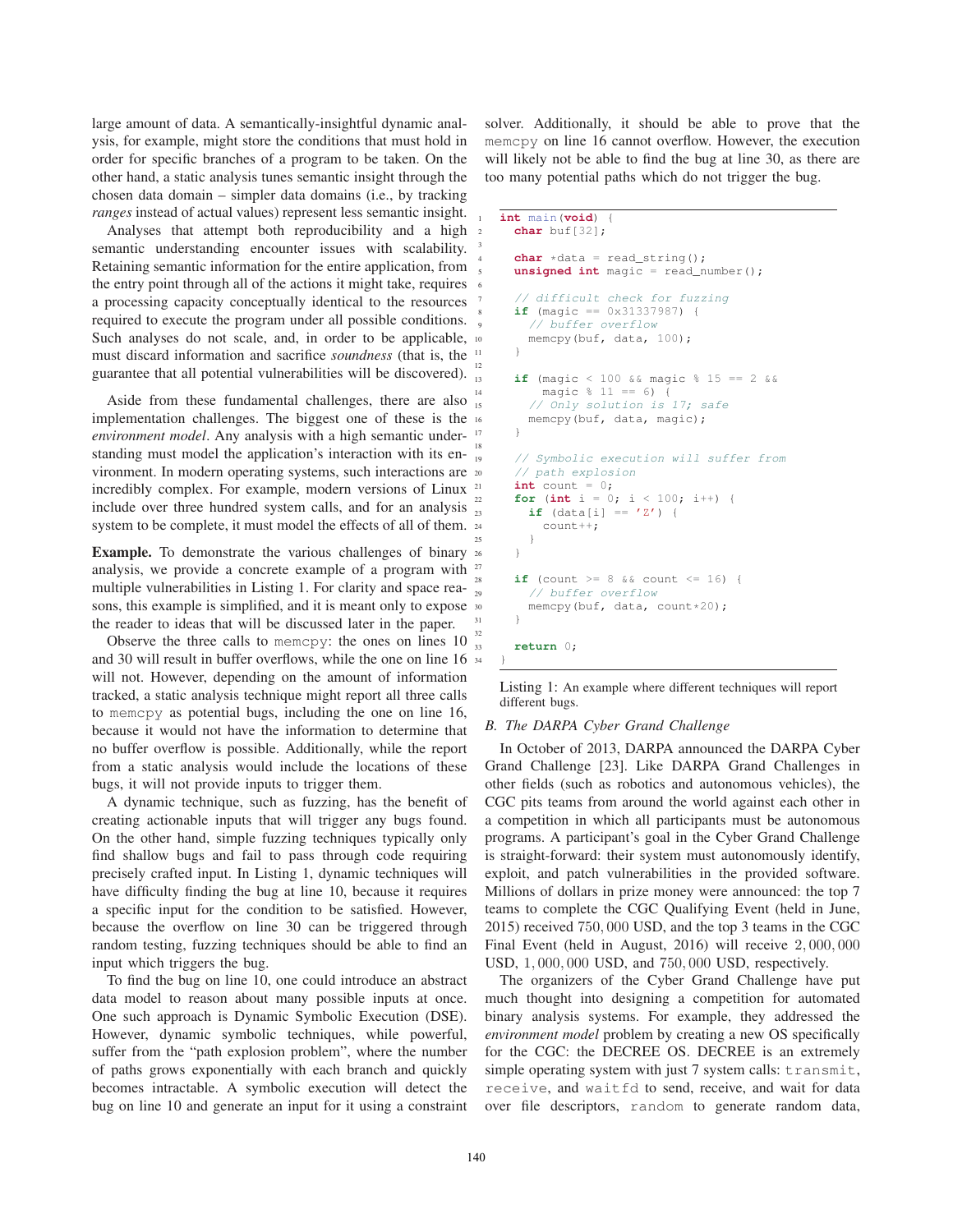allocate and deallocate for memory management, and terminate to exit.

Despite the simple environment model, the binaries provided by DARPA for the CGC have a wide range of complexity. They range from 4 kilobytes to 10 megabytes in size, and implement functionality ranging from simple echo servers, to web servers, to image processing libraries. DARPA has open-sourced all of the binaries used in the competition thus far, complete with proof-of-concept exploits and write-ups about the vulnerabilities [24].

Because the simple environment model makes it feasible to accurately implement and evaluate (on a large scale) binary analysis techniques, we use the DARPA CGC samples as our dataset for the comparative evaluations in this paper.

# *C. Comparative Analysis of CGC Binaries*

Offensive binary analyses use different underlying techniques to reason about the application that is being processed. For example, they may analyze data over different *domains* or utilize different levels of interaction with the application being tested. In the next two sections, we survey the current state of the art, and choose several analyses for in-depth evaluation in the rest of the paper. We focus specifically on analyses whose goals are to identify and exploit flaws in binary software (for example, memory safety violation identification using symbolic execution), as opposed to the more general binary analysis techniques on which those are based (in this case, symbolic execution itself).

#### III. BACKGROUND: STATIC VULNERABILITY DISCOVERY

Static techniques reason about a program without executing it. Usually, a program is interpreted over an *abstract domain*. Memory locations containing bits of ones and zeroes contain other abstract entities (at the familiar end, this might simply be integers, but, as we explain below, these can include more abstract constructs). Additionally, program constructs such as the layout of memory, or even the execution path taken, may be abstracted as well.

Here, we split static analyses into two paradigms: those that model program properties as graphs (i.e., a *control-flow graph*) and those that model the data itself.

Static vulnerability identification techniques have two main drawbacks, relating to the trade-offs discussed in Section II-A. First, the results are not *replayable*: detection by static analysis must be verified by hand, as information on *how* to trigger the detected vulnerability is not recovered. Second, these analyses tend to operate on simpler data domains, reducing their *semantic insight*. In short, they over-approximate: while they can often authoritatively reason about the *absence* of certain program properties (such as vulnerabilities), they suffer from a high rate of false positives when making statements regarding the *presence* of vulnerabilities.

# *A. Recovering Control Flow*

The recovery of a *control-flow graph* (CFG), in which the nodes are basic blocks of instructions and the edges are possible control flow transfers between them, is a pre-requisite for almost all static techniques for vulnerability discovery.

Control-flow recovery has been widely discussed in the literature [21], [33], [34], [50], [58], [59]. CFG recovery is implemented as a recursive algorithm that disassembles and analyzes a basic block (say,  $B_a$ ), identifies its possible *exits* (i.e., some successor basic block such as  $B_b$  and  $B_c$ ) and adds them to the CFG (if they have not already been added), connects  $B_a$  to  $B_b$  and  $B_c$ , and repeats the analysis recursively for  $B_b$  and  $B_c$  until no new exits are identified. CFG recovery has one fundamental challenge: indirect jumps. Indirect jumps occur when the binary transfers control flow to a target represented by a value in a register or a memory location. Unlike a *direct* jump, where the target is encoded into the instruction itself and, thus, is trivially resolvable, the target of an indirect jump can vary based on a number of factors. Specifically, indirect jumps fall into several categories:

- Computed. The target of a computed jump is determined by the application by carrying out a calculation specified by the code. This calculation could further rely on values in other registers or in memory. A common example of this is a jump table: the application uses values in a register or memory to determine an index into a jump table stored in memory, reads the target address from that index, and jumps there.
- Context-sensitive. An indirect jump might depend on the context of an application. The common example is  $qsort()$  in the standard C library – this function takes a *callback* that it uses to compare passed-in values. As a result, some of the jump targets of basic blocks inside qsort() depend on its caller, as the caller provides the callback function.
- Object-sensitive. A special case of context sensitivity is object sensitivity. In object-oriented languages, object polymorphism requires the use of virtual functions, often implemented as *virtual tables* of function pointers that are consulted, at runtime, to determine jump targets. Jump targets thus depend on the type of object passed into the function by its callers.

Different techniques have been designed to deal with different types of indirect jumps, and we will discuss the implementation of several of them in Section VII. In the end, the goal of CFG recovery is to *resolve* the targets of as many of these indirect jumps as possible, in order to create a CFG. A given indirect jump might resolve to a *set* of values (*i.e.*, all of the addresses in a jump table, if there are conditions under which their use can be triggered), and this set might change based on both object and context sensitivity. Depending on how well jump targets are resolved, the CFG recovery analysis has two properties:

Soundness. A CFG recovery technique is *sound* if the set of all potential control flow transfers is represented in the graph generated. That is, when an indirect jump is resolved to a *subset* of the addresses that it can actually target, the soundness of the graph decreases. If a potential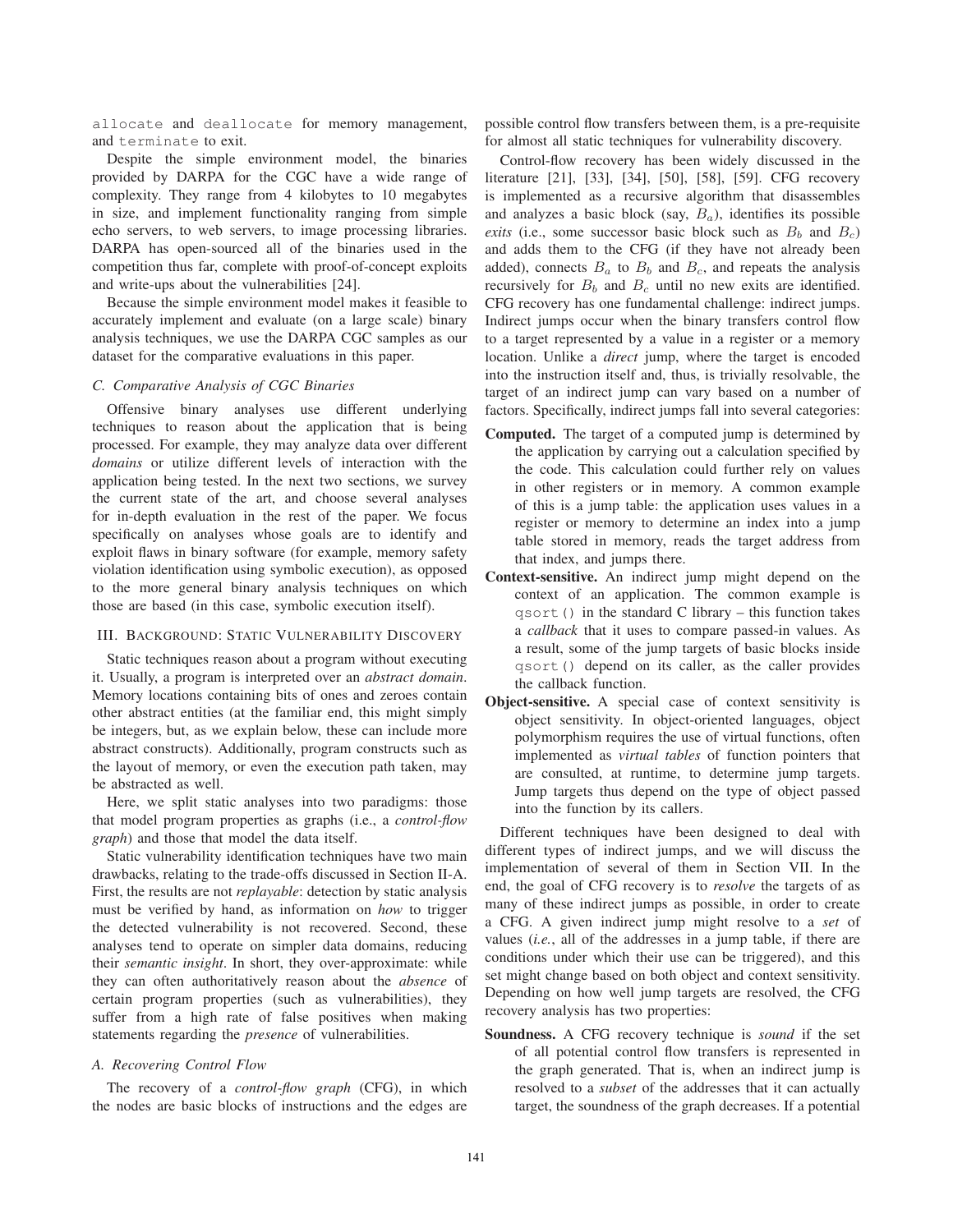target of a basic block is missed, the block it targets might never be seen by the CFG recovery algorithm, and any direct and indirect jumps made by that block will be missed as well. This has a cumulative effect: the failure to resolve an indirect jump might severely reduce the completeness of the graph. Soundness can be thought of as the *true positive* rate of indirect jump target identification in the binary.

Completeness. A complete CFG recovery builds a CFG in which all edges represent actually possible control flow transfers. If the CFG analysis errs on the side of *completeness*, it will likely contain edges that cannot really exist in practice. Completeness can be thought of as the inverse of the *false positive* rate of indirect jump target identification.

A CFG recovery analysis that produces an empty graph would be considered *complete*, and an analysis that produces a graph in which every instruction points to every other instruction is considered *sound*. <sup>2</sup> While the ideal is somewhere in between, this is difficult to achieve with a scalable algorithm. Thus, different analyses require a different compromise between the two.

A further difficulty of control-flow graphs is accurately measuring *code coverage*, which is the measure of how much code is discovered by a control-flow graph. This is often complicated by the presence of *dead code*, code which is unreachable by any jumps.

# *B. Vulnerability Detection with Flow Modeling*

Some vulnerabilities in a program can be discovered through the analysis of graphs of program properties.

Graph-based vulnerability discovery. Program property graphs (*e.g.*, control-flow graphs, data-flow graphs and controldependence graphs) can be used to identify vulnerabilities in software. Initially applied to source code [60], [61], related techniques have since been extended to binaries [45]. These techniques rely on building a model of a bug, as represented by a set of nodes in a control-flow or data-dependency graph, and identifying occurrences of this model in applications. However, such techniques are geared toward searching for copies of vulnerable code, allowing the techniques to benefit from the pre-existing knowledge of an already existing vulnerability. Unlike these techniques, the focus of this paper is on the discovery of completely new vulnerabilities.

# *C. Vulnerability Detection with Data Modeling*

Static analysis can also reason over abstractions of the data upon which an application operates.

Value-Set Analysis. One common static analysis approach is *Value-Set Analysis* (VSA) [6]. At a high level, VSA attempts to identify a tight over-approximation of the program state (*i.e.*, values in memory and registers) at any given point in the program. This can be used to understand the possible targets of indirect jumps or the possible targets of memory write operations. While these approximations suffer from a lack of accuracy, they are *sound*. That is, they may over-approximate, but never under-approximate.

By analyzing the approximated access patterns of memory reads and writes, the locations of variables and buffers can be identified in the binary. Once this is done, the recovered variable and buffer locations can be analyzed to find *overlapping* buffers. Such overlapping buffers can be, for example, caused by buffer overflow vulnerabilities, so each detection is one potential vulnerability.

#### IV.

# BACKGROUND: DYNAMIC VULNERABILITY DISCOVERY

Dynamic approaches are analyses that examine a program's execution, in an actual or emulated environment, as it acts given a specific input. In this section, we will focus specifically on dynamic techniques that are used for identifying vulnerabilities, rather than the general binary analysis techniques on which they are based.

Dynamic techniques are split into two main categories: concrete and symbolic execution. These techniques produce inputs that are highly *replayable*, but vary in terms of *semantic insight*.

#### *A. Dynamic Concrete Execution*

Dynamic concrete execution is the concept of executing a program in a minimally-instrumented environment. The program functions as normal, working on the same *domain* of data on which it would normally operate (i.e., ones and zeroes). These analyses typically reason at the level of single paths (i.e., "what path did the program take when given this specific input"). As such, dynamic concrete execution requires *test cases* to be provided by the user. This is a problem, as with a large or unknown dataset (such as ours) such test cases are not readily available.

*1) Fuzzing:* The most relevant application of dynamic concrete execution to vulnerability discovery is fuzzing. Fuzzing is a dynamic technique in which malformed input is provided to an application in an attempt to trigger a crash. Initially, such input was generated by hardcoded rules and provided to the application with little in-depth monitoring of the execution [38]. If the application crashed when given a specific input, the input was considered to have triggered a bug. Otherwise, the input would be further randomly mutated. Unfortunately, fuzzers suffer from the *test case* requirement. Without carefully crafted test cases to mutate, a fuzzer has trouble exercising anything but the most superficial functionality of a program.

Coverage-based fuzzing. The requirement for carefullycrafted test cases was partially mitigated with the advent of code-coverage-based fuzzing [39]. Code-coverage-based fuzzers attempt to produce inputs that maximize the amount of code executed in the target application based on the insight that the more code is executed, the higher the chance of executing vulnerable code. American Fuzzy Lop (AFL) [1], a

 $2$ Xu et. al. defines soundness and completeness of a CFG in the opposite way, where an empty graph is sound and a full graph is complete  $\tilde{59}$ . In this paper, we stick to the definition in Section III-A.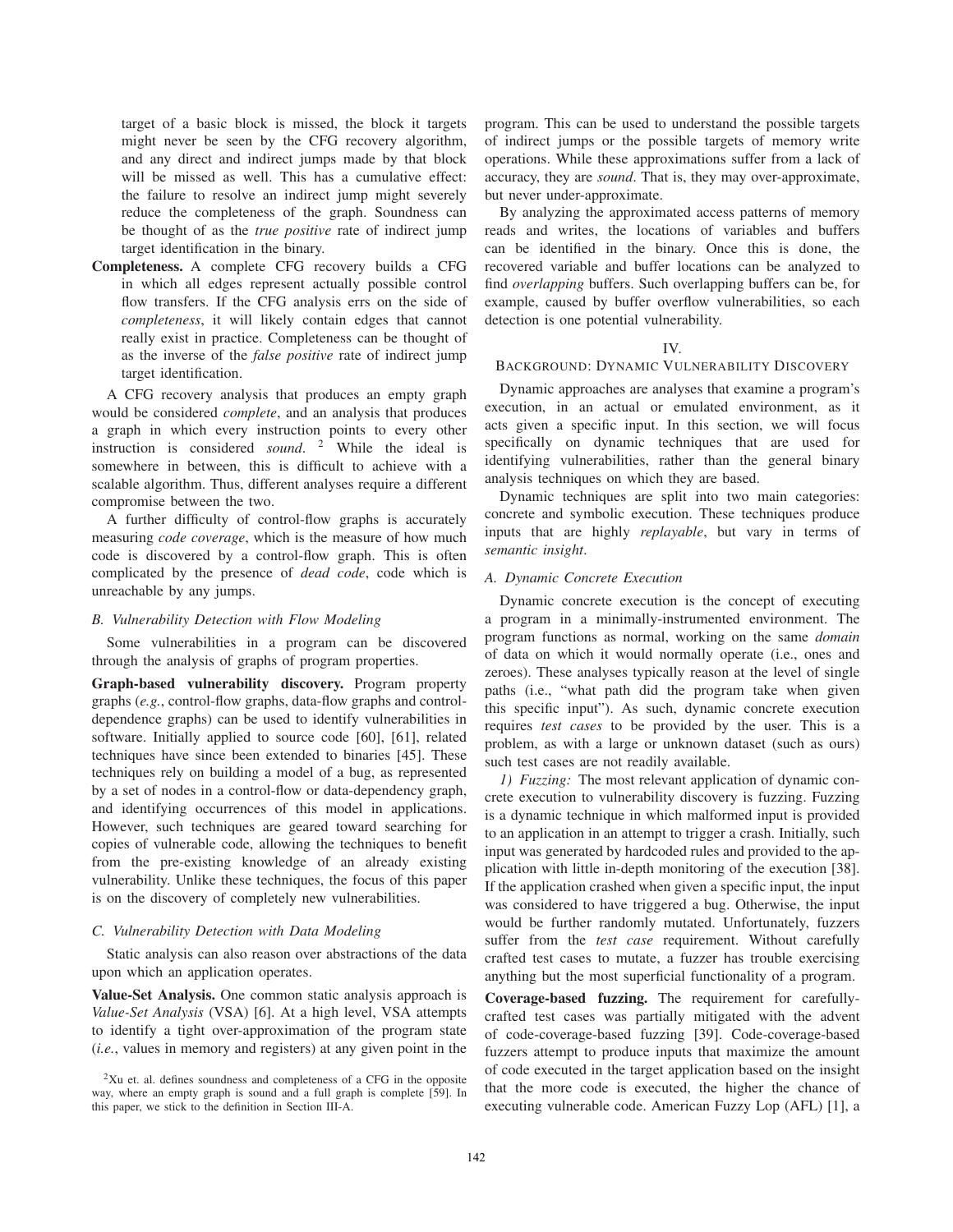state-of-the art fuzzer responsible for the discovery of many recent vulnerabilities, uses a code coverage metric as its sole guiding principle, and its success at finding vulnerabilities has driven an increase of interest in fuzzing in recent years.

Coverage-based fuzzing suffers from a lack of semantic insight into the target application. This means that, while it is able to detect that a certain piece of code has not yet been executed, it cannot understand what parts of the input to mutate to cause the code to be executed.

Taint-based fuzzing. Another approach to improve fuzzing is the development of *taint-based* fuzzers [9], [62]. Such fuzzers analyze how an application processes input to understand what parts of the input to modify in future runs. Some of these fuzzers combine taint tracking with static techniques, such as data dependency recovery [30], [42]. Others introduce work from protocol analysis to improve fuzzing coverage [22].

While a taint-based fuzzer can understand what parts of the input should be mutated to drive execution down a given path in the program, it is still unaware of *how* to mutate this input.

*2) Dynamic Symbolic Execution:* Symbolic techniques bridge the gap between static and dynamic analysis and provide a solution to cope with the limited semantic insight of fuzzing. Dynamic symbolic execution, a subset of symbolic execution, is a dynamic technique in the sense that it executes a program in an emulated environment. However, this execution occurs in the *abstract* domain of *symbolic variables*. As these systems emulate the application, they track the state of registers and memory throughout program execution and the *constraints* on those variables. Whenever a conditional branch is reached, execution forks and follows *both* paths, saving the branch condition as a constraint on the path in which the branch was taken and the inverse of the branch condition as a constraint on the path in which the branch was not taken [49].

Unlike fuzzing, dynamic symbolic execution has an extremely high semantic insight into the target application: such techniques can reason about *how* to trigger specific desired program states by using the accumulated path constraints to retroactively produce a proper input to the application when one of the paths being executed has triggered a condition in which the analysis is interested. This makes it an extremely powerful tool in identifying bugs in software and, as a result, dynamic symbolic execution is a very active area of research.

Classical dynamic symbolic execution. Dynamic Symbolic Execution can be used directly to find vulnerabilities in software. Initially applied to the testing of source code [12], [13], dynamic symbolic execution was extended to binary code by Mayhem [16] and S2E [19]. These engines analyze an application by performing path exploration until a vulnerable state (for example, the instruction pointer is overwritten by input from the attacker) is identified.

However, the trade-offs discussed in Section II-A come into play: all currently proposed symbolic execution techniques suffer from very limited scalability due to the problem of *path explosion*: because new paths can be created at every branch, the number of paths in a program increases exponentially

with the number of branch instructions in every path. There have been attempts to survive path explosion by *prioritizing* promising paths [11], [37] and by *merging* paths where the situation is appropriate [5], [35], [47]. However, in general, this challenge to pure dynamic symbolic execution analysis engines has not yet been surmounted, and (as we show later in this paper), most bugs discovered by such systems are *shallow*.

Symbolic-assisted fuzzing. One proposed way to address the path explosion problem is to offload much of the processing to faster techniques, such as fuzzing. This approach leverages the strength of fuzzing, *i.e.,* its speed, and attempts to mitigate the main weakness, *i.e.,* its lack of semantic insight into the application. Thus, researchers have paired fuzzing with symbolic execution [14], [15], [17], [28], [29], [54]. Such *symbolically-guided fuzzers* modify inputs identified by the fuzzing component by processing them in a dynamic symbolic execution engine. Dynamic symbolic execution uses a more in-depth understanding of the analyzed program to properly mutate inputs, providing additional test cases that trigger previously-unexplored code and allow the fuzzing component to continue making progress (i.e., in terms of code coverage).

Under-constrained symbolic execution. Another way to increase the tractability of dynamic symbolic execution is to execute only *parts* of an application. This approach, known as Under-constrained Symbolic Execution [26], [46], is effective at identifying *potential* bugs, with two drawbacks. First, it is not possible to ensure a proper context for the execution of parts of an application, which leads to many false positives among the results. Second, similar to static vulnerability discovery techniques, under-constrained symbolic execution gives up the replayability of the bugs it detects in exchange for scalability.

#### V. BACKGROUND: EXPLOITATION

Vulnerability discovery analyses actually discover *crashing inputs*. Triaging these crashing inputs – that is, understanding which crashes represent actual security issues, is outside of the scope of most such approaches. However, some work does exist on the reproduction and analysis of the discovered vulnerabilities. In this section, we go through the process of reproducing an identified crash, automatically generating the exploit to verify the security impact of the crash, and hardening the exploit to make it resilient in the presence of modern mitigation techniques.

#### *A. Crash Reproduction*

Most vulnerability discovery analyses execute a tested application in less-than-realistic conditions. For example, many fuzzers will *de-randomize* execution. That is, they will hard-code any sources of randomness, such as the PID of the executable, the current time, and so on. This is done for two main reasons. First, in most modern fuzzing approaches, there is an implicit assumption that the same input, provided to two instantiations of an application, will produce the same result both times. Second, the modeling of randomness in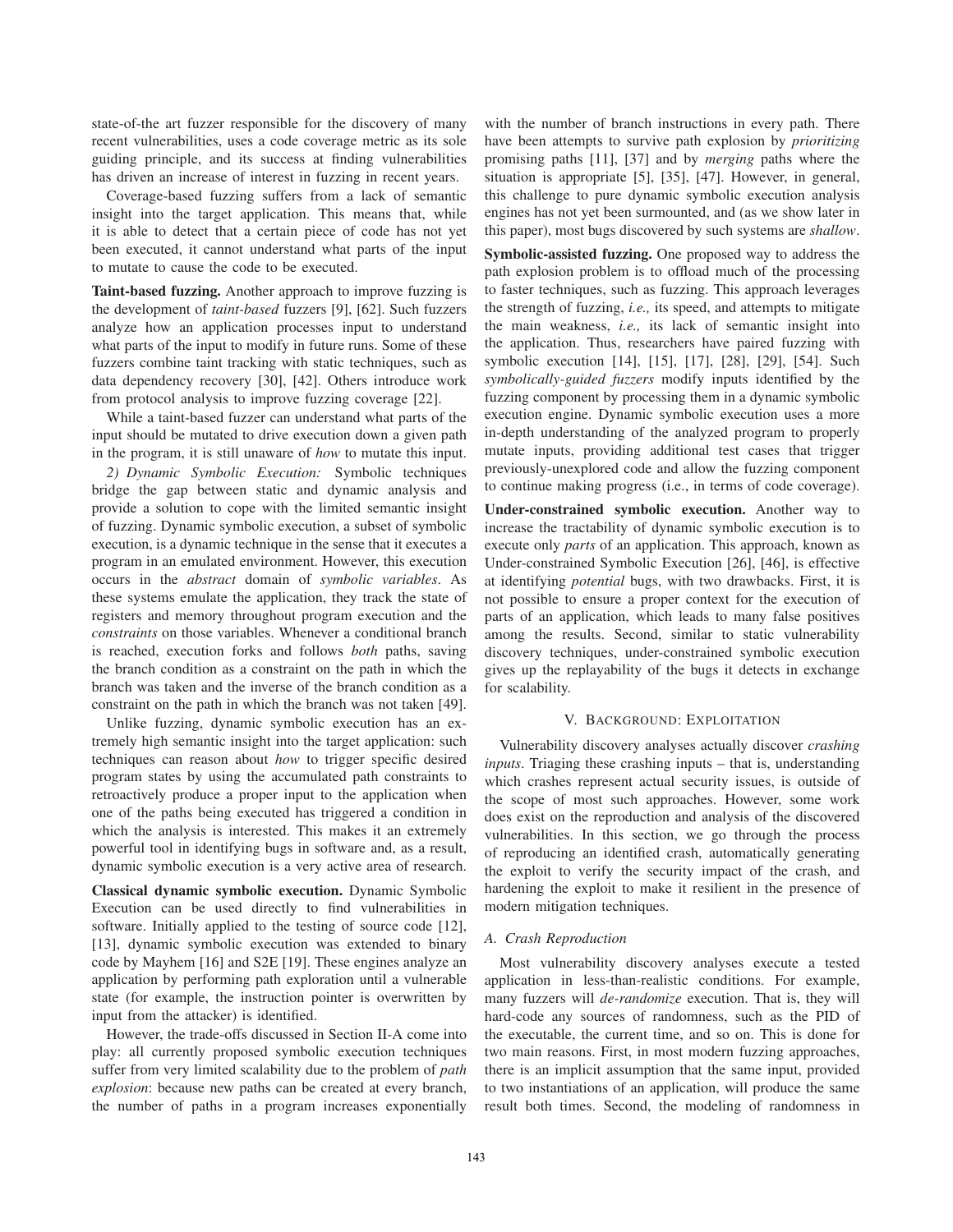other techniques, such as dynamic symbolic execution, is not a well-explored research area.

Because of de-randomization, the crashes reported by vulnerability discovery techniques might not be trivially replayable outside of the analysis environment. Consider the case of an application that generates a random token and requires the token to be provided by the user before entering an unsafe section of code and crashing. In the de-randomized analysis environment, the generated token will always have the same value, and the crashing input identified by the analysis will always take the same path, resulting in a crash. However, *outside* of the analysis environment, the token will always be different, and the previously-crashing input might instead take a *non-crashing* path.

Crashing inputs that are not trivially replayable generally fall into two categories.

- Missing data. Vulnerability discovery techniques sometimes manage to "guess" correct response values without having first received them from the application. The token in our example is always a constant value in the de-randomized environment, and an analysis engine such as a fuzzer might accidentally guess it without first retrieving it from the program. When replaying the resulting crashing input outside of the analysis environment, the token value will not match and the crash will not occur.
- Missing relationships. Techniques with low semantic insight, such as fuzzing, are unable to recover the *relationships* between data retrieved from the program and subsequent data provided to it. In our example, even though the crashing input might cause the application to provide the token to the user, so it can later be used to cause the crash, the output of the fuzzer lacks the relationship between the token value that the application provides to the user and the token value that the user must provide to the application.

In the case of missing data, the input is simply not replayable outside of the analysis environment, and a new crashing input might be found. Analyses exist that specialize in the identification of data leaks [42], but we have not yet implemented such analyses in angr.

In the latter case, the de-randomized crashing input must be converted into an *input specification* that defines how to communicate with an application in terms of the relationship between data received from the application and data later provided to it. One approach that does this is Replayer [43], which computes preconditions on program paths to understand how to reproduce a program path under real-world conditions.

# *B. Exploit Generation*

With a productive vulnerability excavation engine utilizing one or more of the methods described above, many crashes might be produced for a tested application. However, not all of these crashes will be exploitable. An example of a non-exploitable input is a NULL-pointer dereference. Because modern operating systems disallow the mapping of memory at address 0, these previously-exploitable situations have been reduced to non-exploitable crashes. Understanding whether a crash is exploitable helps with the *triaging* of bugs (that is, understanding which bugs to investigate and fix first).

The obvious way to test if a crash would be exploitable is to try to exploit it. To this end, several systems have been proposed that attempt to take a crashing input and automatically convert it into an exploit for the application [4], [31], [51].

# *C. Exploit Hardening*

In recent years, binary hardening techniques, such as non-executable stack regions and Address Space Layout Randomization (ASLR), have severely reduced the efficacy of traditional exploits, such as those generated by first-generation automatic exploitation engines. Thus, even an exploitable vulnerability might be mitigated by modern protections.

Current automatic exploitation techniques were designed before the widespread adoption of modern mitigation techniques, and modern software protections make the exploits they produce non-functional. To circumvent this, approaches have been created to automatically *harden* the exploits generated using current techniques against such defenses. Such techniques work by translating a traditional, shellcodebased exploit into an equivalent exploit utilizing Return-Oriented Programming [52]. As such, an automatic approach to constructing Return-Oriented Programs is required, and several such approaches have been developed [18], [48].

# VI. ANALYSIS ENGINE

The analyses that we described in sections III, IV and V were proposed at various times over the last several years, implemented with different technologies, and evaluated on disparate datasets with varying methodologies. This is problematic, as it makes it hard to understand the relative effectiveness of different approaches and their applicability to different types of applications.

To alleviate this problem, we have developed a flexible, capable, next-generation binary analysis system, angr, and used it to implement a selection of the analyses we presented in the previous sections. This section describes the analysis system, our design goals for it, and the impact that this design has had on the analysis of realistic binaries.

# *A. Design Goals*

Our design goals for angr are the following:

- Cross-architecture support. With the rise of embedded devices, often running ARM and MIPS processors, modern software is made for varying hardware architectures. This is a departure from the previous decade, where x86 support was enough for most analysis engines: a modern binary analysis engine must be able to perform cross-architecture analyses. Furthermore, 32-bit processors are no longer the standard; a modern analysis engine must support analysis of 64-bit binaries.
- Cross-platform support. In a similar vein to crossarchitecture support, a modern analysis system must be able to analyze software from different operating systems. This means that concepts specific to individual operating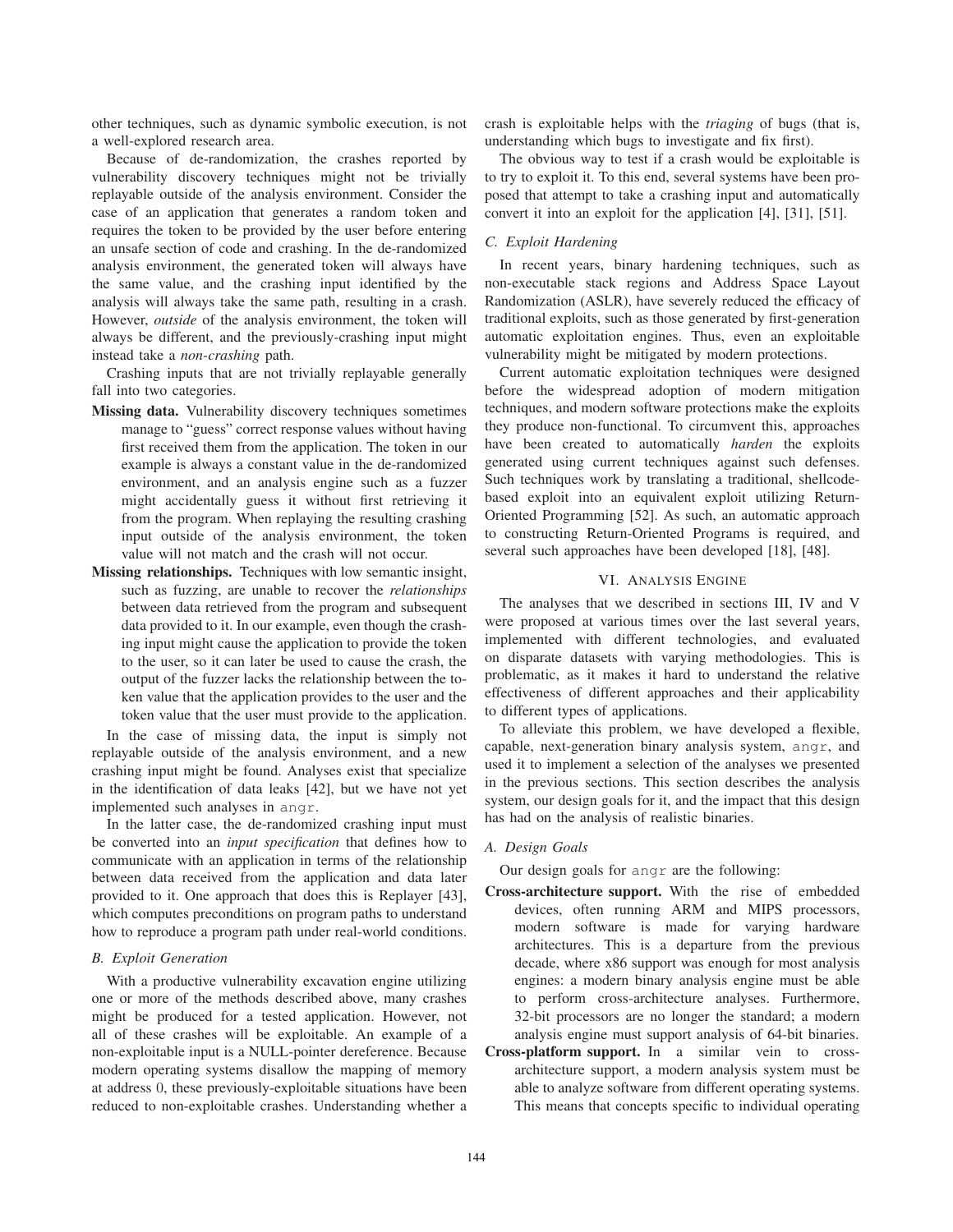systems must be abstracted, and support for *loading* different executable formats must be implemented.

- **Support for different analysis paradigms.** A useful analysis engine must provide support for the wide range of analyses described in earlier sections. This requires that the engine itself abstract away, and provide different types of memory models as well as data domains.
- Usability. The purpose of angr is to provide a tool for the security community that will be useful in reproducing, improving, and creating binary analysis techniques. As such, we strove to keep angr's learning curve low and its usability high. angr is almost completely implemented in Python, with a concise, simple API that is easily usable from the IPython interactive shell [44]. While Python results in constant-time lower performance than other potential language choices, most binary analysis techniques suffer from *algorithmic* slowness, and the languageimposed performance impact is rarely felt. When language overhead *is* important, angr can run in the Python JIT engine, PyPy for a significant speed increase.

Our goal was for angr to allow for the reproduction of a typical binary analysis technique, on top of our platform, in about a week. In fact, we were able to reproduce Veritesting [5] in eight days, guided symbolic execution in a month, AEG [4] in a weekend, Q [48] in about three weeks, and underconstrained symbolic execution [46] in two days. It is hard to produce an implementation effort estimate for dynamic symbolic execution and value-set analysis, as we implemented those while building the system itself over two years.

In order to meet these design goals, we had to carefully build our analysis engine. We did this by creating a set of modular building blocks for various analyses, being careful to maintain strict separation between them to reduce the number of assumptions that higher-level parts of angr (such as the state representation) make about the lower-level parts (such as the data model). This makes it easier for us to mix and convert between analyses on-the-fly. We hope that it will also make it easier for other researchers to reuse individual modules of angr. In the next several sections, we discuss the technical design of each angr submodule.

#### *B. Submodule: Intermediate Representation*

In order to support multiple architectures, we translate architecture-specific native binary code into an intermediate representation (IR) atop which we implement the analyses. Rather than writing our own "IR lifter", which is an extremely time-consuming engineering effort, we leveraged libVEX, the IR lifter of the Valgrind project. libVEX produces an IR, called VEX, that is specifically designed for program analysis. We used PyVEX, which we originally wrote for Firmalice [53], to expose the VEX IR to Python. By leveraging VEX, we can provide analysis support for 32-bit and 64-bit versions of ARM, MIPS, PPC, and x86 (with the 64-bit version of the latter being amd64) processors. Improvements are constantly being made by Valgrind contributors, with, for example, a port to the SPARC architecture currently underway.

As we will discuss later, there is no fundamental restriction for angr to always use VEX as its IR. As implemented, supporting a different intermediate representation would be a straightforward engineering effort.

# *C. Submodule: Binary Loading*

The task of loading an application binary into the analysis system is handled by a module called CLE, a recursive acronym for CLE Loads Everything. CLE abstracts over different binary formats to handle loading a given binary and any libraries that it depends on, resolving dynamic symbols, performing relocations, and properly initializing the program state. Through CLE, angr supports binaries from most POSIX-compliant systems (Linux, FreeBSD, etc.), Windows, and the DECREE OS created for the DARPA Cyber Grand Challenge.

CLE provides an extensible interface to a binary loader by providing a number of base classes representing binary objects (i.e., an application binary, a POSIX .so, or a Windows .dll), segments and sections in those objects, and symbols representing locations inside those sections. CLE uses file format parsing libraries (specifically, elftools for Linux binaries and pefile for Windows binaries) to parse the objects themselves, then performs the necessary relocations to expose the memory image of the *loaded* application.

#### *D. Submodule: Program State Representation/Modification*

The SimuVEX module is responsible for representing the *program state* (that is, a snapshot of values in registers and memory, open files, *etc.*). The state, named SimState in SimuVEX terms, is implemented as a collection of *state plugins*, which are controlled by *state options* specified by the user or analysis when the state is created. Currently, the following state plugins exist:

- **Registers.** SimuVEX tracks the values of registers at any given point in the program as a state plugin of the corresponding program state.
- Symbolic memory. To enable symbolic execution, SimuVEX provides a symbolic memory model as a state plugin. This implements the indexed memory model proposed by Mayhem [16].
- Abstract memory. The abstract memory state plugin is used by static analyses to model memory. Unlike symbolic memory, which implements a continuous indexed memory model, the abstract memory provides a *region*-based memory model which is used by most static analyses.
- POSIX. When analyzing binaries for POSIX-compliant environments, SimuVEX tracks the *system state* in this state plugins. This includes, for example, the files that are open in the symbolic state. Each file is represented as a memory region and a symbolic position index.
- Log. SimuVEX tracks a log of everything that is done to the state (i.e., memory writes, file reads, etc.) in this plugin.
- Inspection. SimuVEX provides a powerful debugging interface, allowing breakpoints to be set on complex conditions, including taint, exact expression makeup, and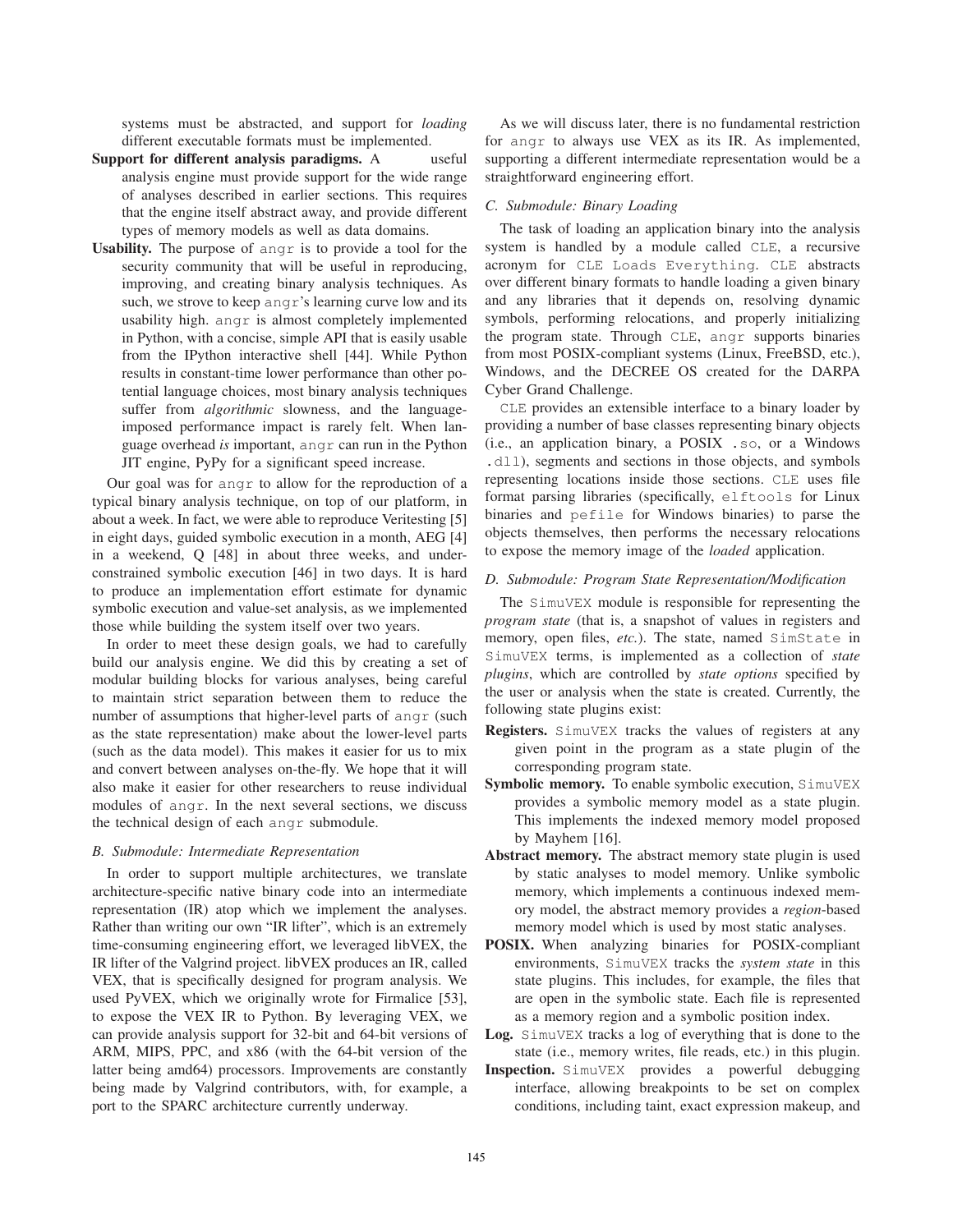symbolic conditions. This interface can also be used to *change* the behavior of SimuVEX. For example, memory reads can be instrumented to emulate memory-mapped I/O devices.

- Solver. The Solver is a plugin that exposes an interface to different data domains, through the data model provider (Claripy, discussed below). For example, when this plugin is configured to be in symbolic mode, it interprets data in registers, memory, and files symbolically and tracks path constraints as the application is analyzed.
- Architecture. The architecture plugin provides architecturespecific information that is useful to the analysis (i.e., the name of the stack pointer, the wordsize of the architecture, etc). The information in this plugin is sourced from the archinfo module, that is also distributed as part of angr.

These state plugins provide building blocks that can be combined in various ways to support different analyses.

Additionally, SimuVEX implements the base unit of an analysis: representing the semantic changes made to a program state by a block of application code (in SimuVEX terminology, such a block of code is called a SimRun). That is, SimuVEX provides the capability to process an *input* state through a block of VEX-represented code, and to generate an *output* state (or a set of output states, in case we encounter a block from which multiple output states are possible, such as a conditional jump). Again, this part of SimuVEX is modular: in addition to VEX translations of basic blocks, SimuVEX currently allows the user to provide a handcrafted Python function as a SimRun, providing a powerful way to instrument blocks with Python code. In fact, this is how we implement our environment model: system calls are implemented as Python functions that modify the program state.

# *E. Submodule: Data Model*

The *values* stored in the registers and memory of a SimState are represented by abstractions provided by another module, Claripy.

Claripy abstracts all values to an internal representation of an *expression* that tracks all operations in which it is used. That is, the expression  $x$ , added to the expression  $5$ , would become the expression  $x + 5$ , maintaining a link to  $x$  and  $5$  as its arguments. These expressions are represented as "expression trees" with values being the leaf nodes and operations being non-leaf nodes.

At any point, an expression can be translated into data domains provided by Claripy's *backends*. Specifically, Claripy provides backends that support the concrete domain (integers and floating-point numbers), the symbolic domain (symbolic integers and symbolic floating point numbers, as provided by the Z3 SMT solver [25]), and the value-set abstract domain for Value Set Analysis [6]. Claripy is easily extensible to other backends. Specifically, implementing other SMT solvers would be interesting, as work has shown that different solvers excel at solving different types of constraints [8].

User-facing operations, such as interpreting the constructs provided by the backends (for example, the symbolic expression  $x+1$  provided by the Z3 backend) into Python primitives (such as possible integer solutions for  $x + 1$  as a result of a constraint solve) are provided by *frontends*. A frontend augments a backend with additional functionality of varying complexity. Claripy currently provides several frontends:

- FullFrontend. This frontend exposes symbolic solving to the user, tracking constraints, using the Z3 backend to solve them, and caching the results.
- CompositeFrontend. As suggested by KLEE and Mayhem, splitting constraints into independent sets reduces the load on the solver. The CompositeFrontend provides a transparent interface to this functionality.
- LightFrontend. This frontend does not support constraint tracking, and simply uses the VSA backend to interpret expressions in the VSA domain.
- ReplacementFrontend. The ReplacementFrontend expands the LightFrontend to add support for *constraints* on VSA values. When a constraint (i.e.,  $x+1 < 10$ ) is introduced, the ReplacementFrontend analyzes it to identify bounds on the variables involved (i.e.,  $0 \le x \le 8$ ). When the ReplacementFrontend is subsequently consulted for possible values of the variable  $x$ , it will intersect the variable with the previously-determined range, providing a more accurate result than VSA would otherwise be able to produce.
- HybridFrontend. The HybridFrontend combines the FullFrontend and the ReplacementFrontend to provide fast approximation support for symbolic constraint solving. While Mayhem [16] hinted at such capability, to our knowledge, angr is the first publicly available tool to provide this capability to the research community.

This modular design allows Claripy to combine the functionalities provided by the various data domains in powerful ways and to expose it to the rest of angr.

# *F. Submodule: Full-Program Analysis*

The analyst-facing part of angr provides complete analyses, such as dynamic symbolic execution and controlflow graph recovery. The "entry point" into these analyses is the Project, representing a binary with its associated libraries. From this object, all of the functionality of the other submodules can be accessed (i.e., creating states, examining shared objects, retrieving intermediate representation of basic blocks, hooking binary code with Python functions, etc.). Additionally, there are two main interfaces for full-program analysis: Path Groups and Analyses.

Path Groups. A PathGroup is an interface to dynamic symbolic execution – it tracks paths as they run through an application, split, or terminate.The creation of this interface stemmed from frustration with the management of paths during symbolic execution. Early in angr's development, we would implement ad-hoc management of paths for each analysis that would use symbolic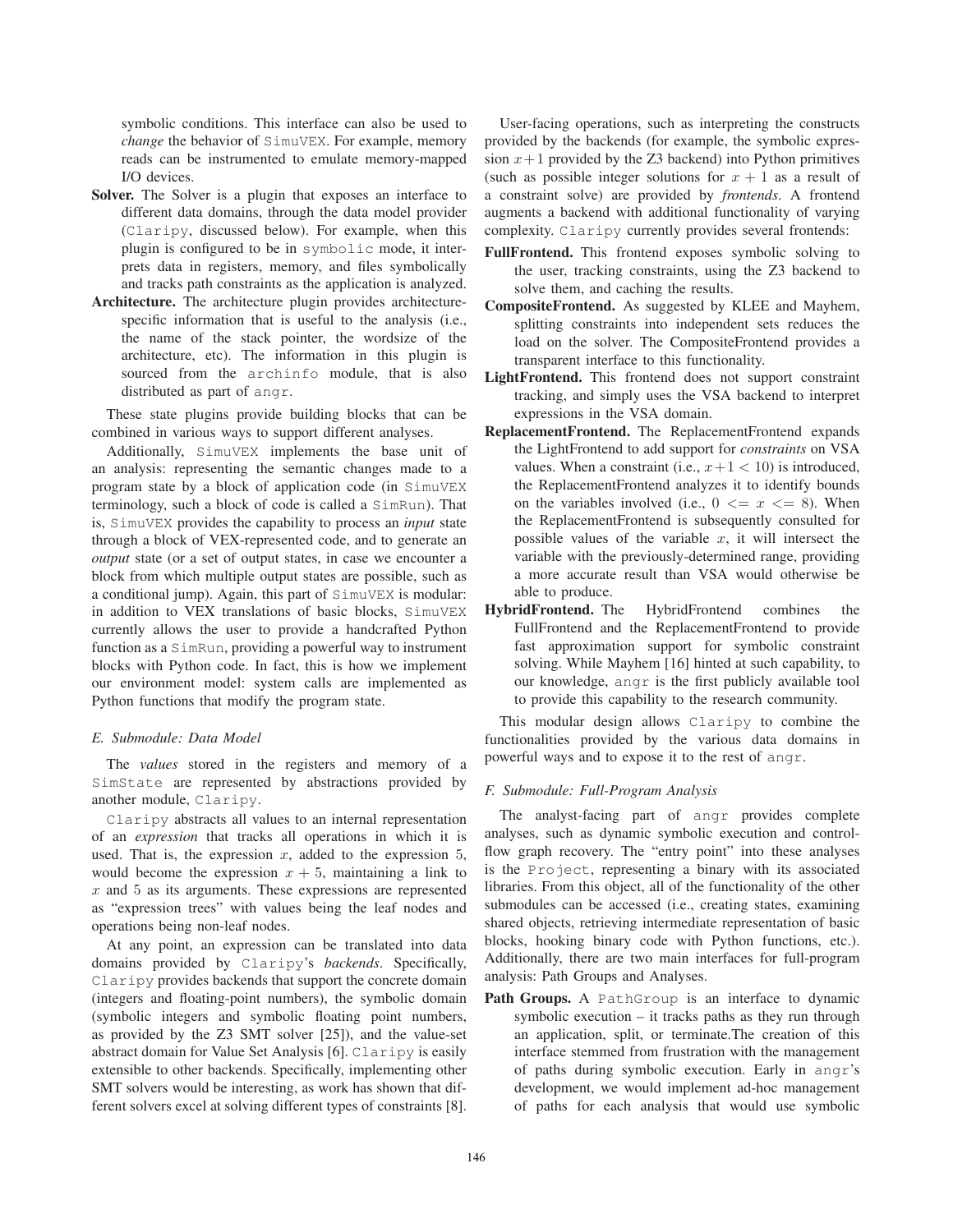execution. We found ourselves re-implementing the same functionality: tracking the hierarchy of paths as they split and merge, analyzing which paths are interesting and should be prioritized in the exploration, and understanding which paths are not promising and should be terminated. We unified the common actions taken on groups of paths, creating the PathGroup interface.

Analyses. angr provides an abstraction for any full program analysis with the Analysis class. This class manages the lifecycle of static analyses, such as control-flow graph recovery, and complex dynamic analyses as those presented in Section IX.

When angr identifies some *truth* about a binary (i.e., "the basic block at address  $X$  can jump to the basic block at address Y"), it stores it in the *knowledge base* of the corresponding Project. This shared knowledge base allows analyses to collaboratively discover information about the application.

#### *G. Open-Source Release*

We started to work on angr with the goal of developing a platform on which we could implement new binary analysis approaches. As we faced the unexpected challenges associated with the analysis of realistic binaries, we realized that such an analysis engine would be extremely useful to the security community. We have open-sourced angr in the hope that it will provide a basis for the future of binary analysis, and it will free researchers from the burden of having to re-address the same challenges over and over. angr is implemented in just over 65, 000 lines of code, usable directly from the IPython shell or as a python module, and easily installable via the standard Python package manager, pip.

The open-source release of angr includes the analysis engine modules (as described in Sections VI-A through VI-F) on top of which we implemented the applications discussed in Section XV. Of the latter, we have open-sourced our control-flow graph recovery, the static analysis framework, our dynamic symbolic execution engine, and the under-constrained symbolic execution implementation. While we plan to release the other applications in the future, they are currently in a state that is a mix of being prototype-level code and being actively applied toward the DARPA Cyber Grand Challenge.

angr has been met with extreme enthusiasm by the community. In the first 3 months after the open-source release, we gathered almost 500 "stars" (measures of persons valuing the software) on GitHub across the different modules that make up the system. In the same time period, angr had roughly 6,000 total installations via pip and an average of 20 "clones" of the Git repository weekly. angr has already been used in at least one class project in another institution to introduce students to binary analysis. Additionally, we are aware of several other institutions using it as a basis to build research prototypes and a number of corporations evaluating it for usability in commercial binary analysis systems.

# VII. IMPLEMENTATION: CFG RECOVERY

We will describe the process that angr uses to generate a CFG, including specific techniques that were developed to improve the completeness and soundness of the final result.

Given a specific program, angr performs an iterative CFG recovery, starting from the entry point of the program, with some necessary optimizations. angr leverages a combination of *forced execution*, *backwards slicing*, and *symbolic execution* to recover, where possible, all jump targets of each indirect jump. Moreover, it generates and stores a large quantity of data about the target application, which can be used later in other analyses such as data-dependence tracking.

This algorithm has three main drawbacks: it is slow, it does not automatically handle "dead code", and it may miss code that is only reachable through unrecovered indirect jumps. To address this issue, we created a secondary algorithm that uses a quick disassembly of the binary (without executing any basic block), followed by heuristics to identify functions, intra-function control flow, and direct inter-function control flow transitions. The secondary algorithm, however, is much less accurate – it lacks information about reachability between functions, is not context sensitive, and is unable to recover complex indirect jumps.

In the reminder of this section, we discuss our advanced recovery algorithm, which we dub CFGAccurate. We then discuss our fast algorithm, CFGFast, in Section VII-F.

#### *A. Assumptions*

angr's CFGAccurate makes several assumptions about binaries to optimize the run time of the algorithm.

- 1) All code in the program can be distributed into different functions.
- 2) All functions are either called by an explicit call instruction (or its equivalents), or are preceded by a tail jump (an optimization, often used to reduce stack space for recursive functions, in which a call at the very end of a function is changed to a *jump* so that the newly called function simply reuses the return address of its caller) in the control flow.
- 3) The stack cleanup behavior of each function is predictable, regardless of where it is called from. This lets CFGAccurate safely skip functions that it has already analyzed while analyzing a caller function and keep the stack balanced.

These assumptions place constraints on the types of binaries that angr is designed to analyze. Assumptions 1, 2, and 3 require that the binary being analyzed is not obfuscated and behaves in a "normal" way. We *can* remove those assumptions when analyzing obfuscated or abnormal binaries, but this would lead to a higher run time of the CFG recovery.

Our CFG recovery code is built upon techniques proposed by related literature [21], [34], [50], [58], [59]. However, these techniques make assumptions that are overly strict or are unrealistic for real-world binaries. Specifically, we do *not* assume any of the following, unlike the work that our CFG recovery is based on:

1) All functions return to the next instruction after their call-site [59].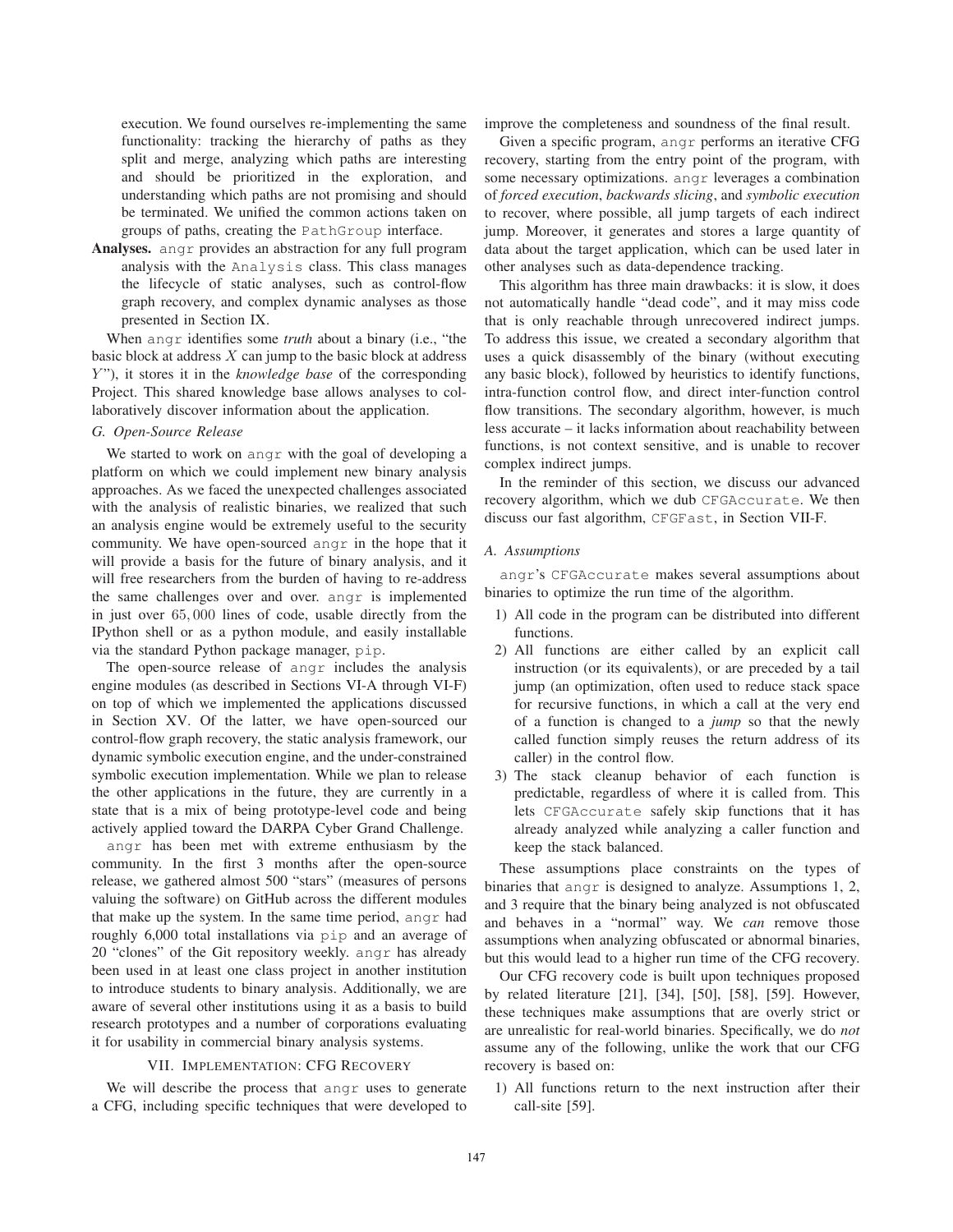- 2) The jump target of an indirect branch is always determined by a control flow path, not by a program state or context [59]. For example, some existing literature assumes that indirect jumps are all *computed*, as opposed to being passed in as a function pointer from prior contexts.
- 3) Expressions for jump targets of indirect jumps must match a set of common idioms [21], [58]. Unlike existing work, we make no assumptions on the type of operations that can be applied to pointers.
- 4) The stack pointer is the same before entering a function as it is after returning from it.
- 5) No two functions overlap (in other words, they cannot share basic blocks [34].) CFGAccurate handles functions that share code.
- 6) Additional information, such as symbol tables or relocation information, is available [50].

The actual algorithm to recover a control-flow graph from a binary is described in the next few sections.

#### *B. Iterative CFG Generation*

Unfortunately, no single technique meets CFGAccurate's goal of recovering a complete and sound CFG. Thus, CFGAccurate constructs a CFG by interleaving a series of techniques to achieve speed and completeness. Specifically, four techniques are used: forced execution, lightweight backward slicing, symbolic execution, and value set analysis. The CFG to be iteratively recovered by these techniques,  $C$ , is initialized with the basic block at the entry point of the application.

Throughout CFG recovery, CFGAccurate maintains a list of indirect jumps,  $L_i$ , whose jump targets have not been resolved. When the analysis identifies such a jump, it is added to  $L_i$ . After each iterative technique terminates, CFGAccurate triggers the next one in the list. This next technique may resolve jumps in  $L_i$ , may add new unresolved jumps to  $L_i$ , and may add basic blocks and edges to the CFG C. CFGAccurate terminates when a run of all techniques results in no change to  $L_j$  or  $C$ , as that means that no further indirect jumps can be resolved with any available analysis.

# *C. Forced Execution*

angr's CFGAccurate leverages the concept of Dynamic Forced Execution for the first stage of CFG recovery [59]. Forced Execution ensures that both directions of a conditional branch will be executed at every branch point.

CFGAccurate maintains a work-list of basic blocks,  $B_w$ , and a list of analyzed blocks,  $B_a$ . When the analysis starts, it initializes its work-list with all the basic blocks that are in  $C$  but not in  $B_a$ . Whenever CFGAccurate analyzes a basic block from this work-list, the basic block and any *direct* jumps from the block are added to C. Indirect jumps, however, cannot be handled this way. Under forced execution, the targets of indirect jumps may differ from those of an actual run of the program because forced execution will execute code in an unexpected order. Thus, each indirect jump is stored in the list  $L_i$  for later analysis.

As it cannot resolve any indirect jumps, this analysis functions as a fast-pass CFG recovery analysis to quickly seeds the other analyses with detected basic blocks and unresolved indirect jumps.

# *D. Symbolic Execution*

The main issue with dynamic forced execution is the presence of indirect jumps, as there is no way to make sure that the target of an indirect jump is correctly resolved. On the one hand, an indirect jump may be completely unresolvable (i.e., the forced execution resulted in a state where the jump target is read from uninitialized memory), which leaves a broken control flow transition in the recovered CFG. On the other hand, an indirect jump may also be partially solvable (i.e. our analysis only retrieves a portion of all the possible jump targets).

For each jump  $J \in L_j$ , CFGAccurate traverses the CFG backwards until it find the first *merge point* (that is, multiple paths converging on the way to the indirect jump) or up to a threshold number of blocks (empirically, we found a reasonable threshold to be 8). From there, it performs forward symbolic execution to the indirect jump and uses a constraint solver to retrieve possible values for the target of the indirect jump.

CFGAccurate considers a jump successfully resolved if the computed set of possible targets is smaller than a threshold size. We use a value of 256 for this threshold but we have found that, in practice, in the cases where jumps are *not* resolved successfully, this value is *unconstrained* (meaning, the set of possible targets is bounded only by the number of bits in the address).

If the jump is resolved successfully,  $J$  is removed from  $L_j$ and edges and nodes are added to the CFG for each possible value of the jump target.

# *E. Backward Slicing*

angr's forced execution and symbolic execution analyses fail to resolve many of the unresolved jumps due to the lack of *context*. Those analyses are carried out in a context-insensitive manner: if a function takes pointer as an argument, and that pointer is used as the target of an indirect jump, the analyses will be unable to resolve it.

To achieve better completeness, our CFG generation requires a context-sensitive component. We accomplish this with *backward slicing*. CFGAccurate computes a backward slice starting from the unresolved jump. The slice is extended through the beginning of the previous *call context*. That is, if the indirect jump being analyzed is in a function  $F_a$  that is called from both  $F_b$  and  $F_c$ , the slice will extend backward from the jump in  $F_a$  and contain two start nodes: the basic block at the start of  $F_b$  and the one at the start of  $F_c$ .

CFGAccurate then executes this slice using angr's symbolic execution engine and uses the constraint engine to identify possible targets of the symbolic jumps, with the same threshold of 256 for the size of the solution set for the jump target. If the jump target is resolved successfully, the jump is removed from  $L_i$  and the edge representing the control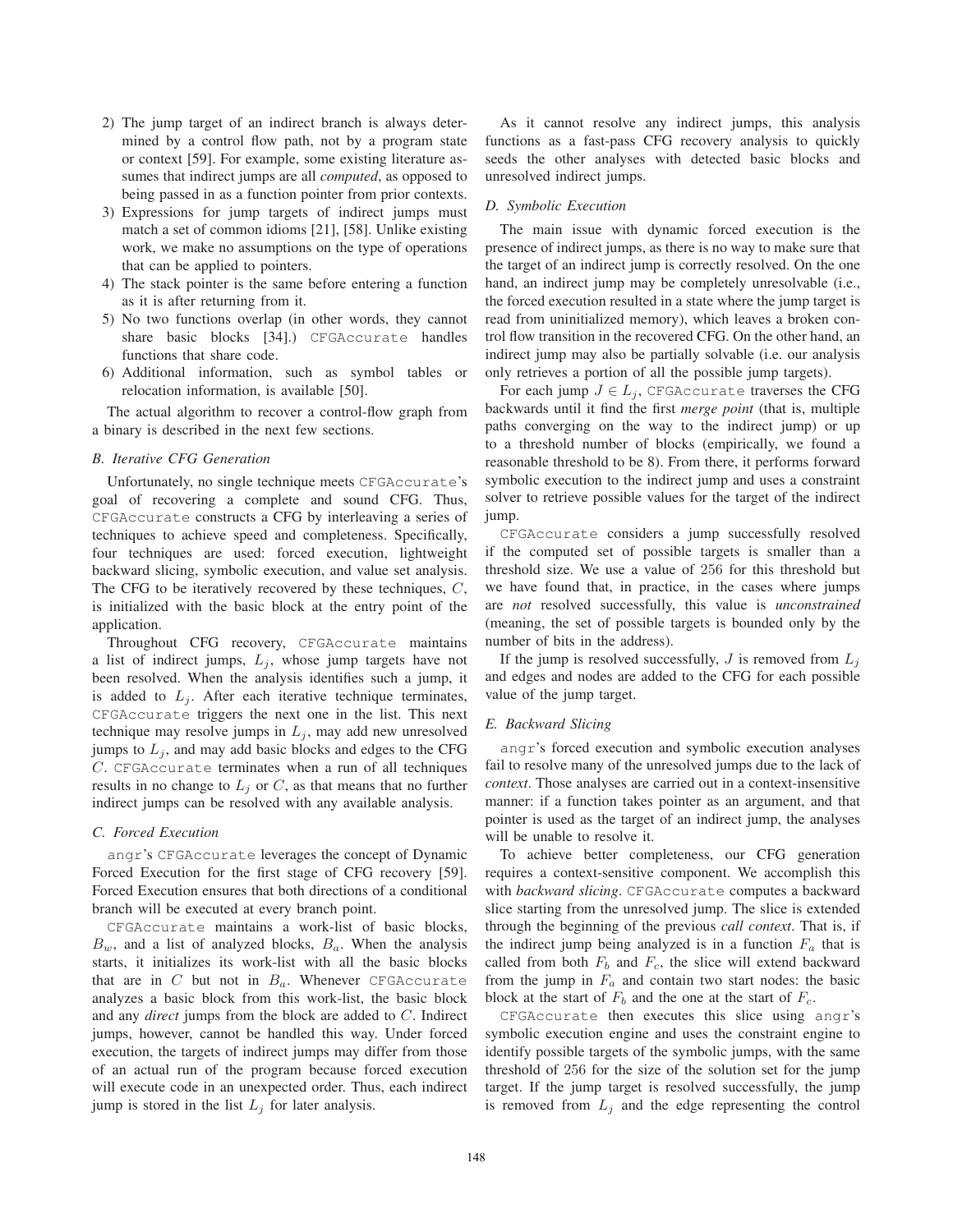flow transition, and the target basic blocks are added to the recovered CFG.

# *F. CFGFast*

The goal of the fast CFG generation algorithm is to generate a graph, with high code coverage, that identifies at least the location and content of functions in the binary. This graph lacks much of the *control flow*, so it is not complete. However, such a graph can still be useful for both manual and automated analysis of binaries.

CFGFast carries out the following steps:

- Function identification. We use hard-coded function prologue signatures, which can be generated from techniques like ByteWeight [7], to identify functions inside the application. If the application includes *symbols*, specifying the locations of functions, they are also used to seed the graph with function start positions. Additionally, the basic block representing the entry point of the program is added to the graph.
- Recursive disassembly. Recursive disassembly is used to recover the direct jumps within the identified functions.
- Indirect jump resolution. Lightweight alias analysis, dataflow tracking, combined with pre-defined strategies are used to resolve intra-function control flow transfers. Currently CFGFast includes strategies for jump table identification and indirect call target resolution.

The goal is to quickly recover a CFG with a high coverage, without a concern for understanding the reachability of functions from one another.

# *G. Using the CFG Recovery*

angr exposes the CFG recovery algorithms as two analyses: CFGFast and CFGAccurate. These analyses output CFG data to angr's knowledge base, as discussed in Section VI-F. This data can then be used in the course of manual analysis or later automated analyses.

# VIII. IMPLEMENTATION: VALUE SET ANALYSIS

Once a CFG is generated, more advanced analyses can be run. One of these is Value-Set Analysis [6]. Value-Set Analysis (VSA) is a static analysis technique that combines numeric analysis and pointer analysis for binary programs. It uses an abstract domain, called the Value-Set Abstract domain, for approximating possible values that registers or abstract locations may hold at each program point.

VSA analyzes a program until it reaches a *fix-point* for all program points in the function. This fix-point represents a tight over-approximation of all values that any register or abstract memory location can have at any point in the function. With respect to, for example, a memory write to a computed address  $A$ , consulting the values of  $A$  in the computed fix-point will contain a complete list of all possible write targets.

The original VSA design, proposed by Balakrishnan et al. [6], does not perform well when analyzing real-world binaries. To make VSA work on such binaries, we had to develop a number of improvements to increase the precision of our analysis.

- Creating a discrete set of strided-intervals. The basic data type of VSA, the strided interval, is essentially an approximation of a set of numbers. It is great for approximating a set of normal concrete values. However, if those values are used as jump targets in the program, the over-approximating nature of strided-intervals yields unsoundness in our recovered CFG by creating control flow transitions to addresses that should not be jump targets. To effectively solve this problem, we developed a new data type called "strided interval set", which represents a set of strided intervals that are not unioned together. A strided interval set will be unioned into a single strided interval only when it contains more than  $K$ elements, where  $K$  is a threshold that can be adjusted. In our model discussed in Section II-A, this threshold controls a trade-off of semantic insight versus scalability  $- a$ higher value of  $K$  allows us to maintain high precision, but comes at a cost of increased analysis complexity.
- Applying an algebraic solver to path predicates. Tracking branch conditions helps us constrain variables in a state after taking a conditional exit or during a merging procedure, which produces a more precise analysis result. Affine-Relation Analysis has been proposed as a technique to track these conditions [40]. However, it is both complicated to implement (generally leading to support for very few arithmetic operations in constraint expressions), and is computationally expensive in reality. Our solution is to implement a lightweight algebraic solver that works on the strided interval domain, based on modulo arithmetic which take care of some of the affine relations. When a new path predicate is seen (i.e., when following a conditional branch), we attempt to simplify and solve it to obtain a number range for the variables involved in the path predicate. Then we perform an intersection between the newly generated number range and the original values for each corresponding variable. This allows us to continuously refine the result of our valueset analysis as new branch conditions are encountered, increasing the precision of the eventual fix-point.
- Adopting a signedness-agnostic domain. As originally proposed, VSA operates on a signed strided interval domain, which assumes all values are signed. That is, for an *n*-bit strided-interval with  $l$  as its lower bound and  $h$  as its upper bound, we always have  $l \in [-2^{n-1}, 2^{n-1}-1] \wedge \widehat{h} \in [-2^{n-1}, 2^{n-1}-1] \wedge l \leq h.$ However, this results in heavily over-approximated results of unsigned arithmetic calculations. In fact, this over-approximation is exacerbated by the fact that, since jump addresses are unsigned, the computation of jump addresses generally relies on unsigned values (i.e., in the case of unsigned comparisons). The solution to this problem is to adopt a signedness-agnostic domain for our analysis. *Wrapped Interval Analysis* [41] is such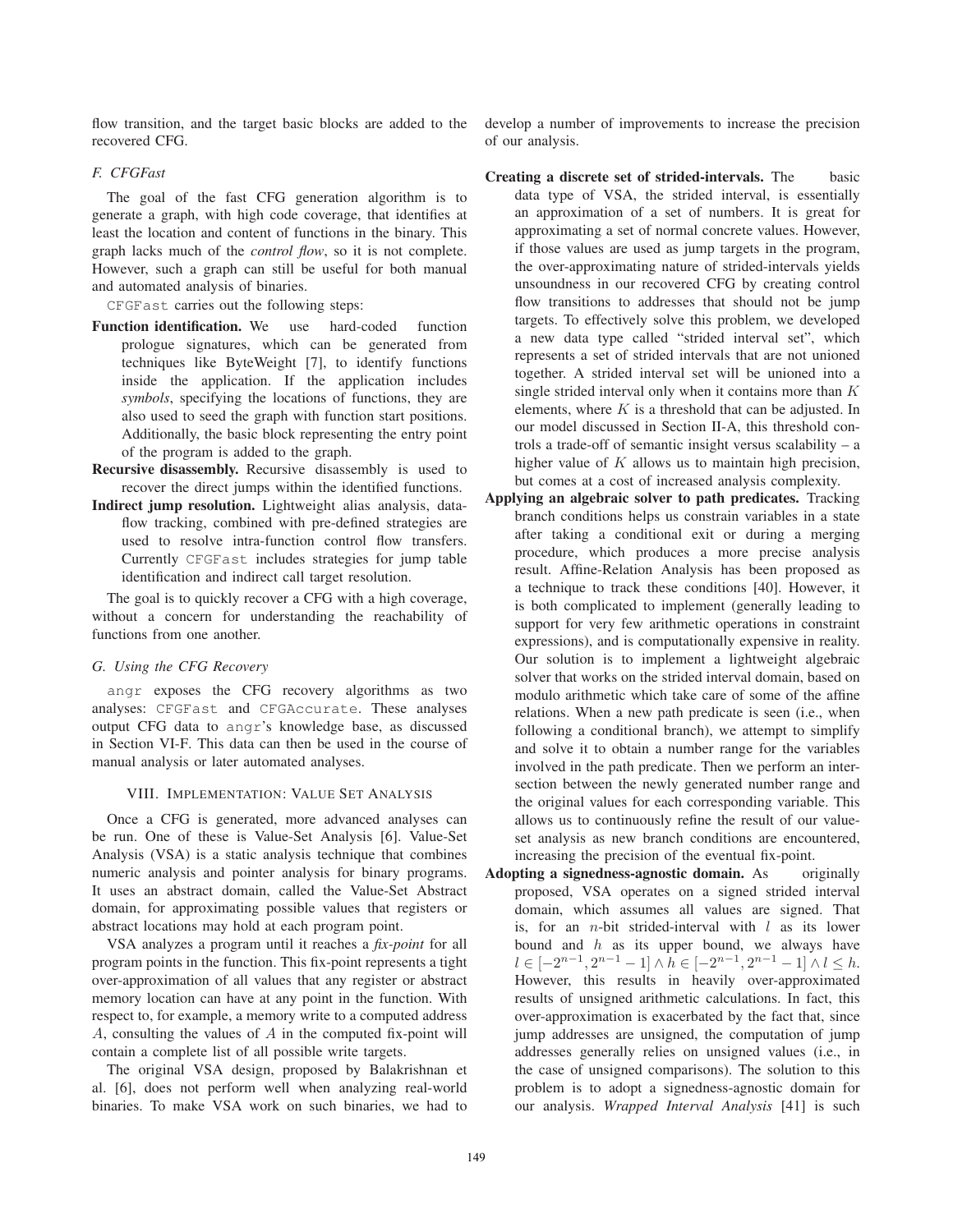an interval domain for analyzing LLVM code, which takes care of signed and unsigned numbers at the same time. We based our signedness-agnostic strided-interval domain on this theory, applied to the VSA domain.

We use VSA for memory corruption detection in three phases. First, we collect all read and write access patterns in the program during the VSA. On top of those access patterns, we perform a variable recovery for variables on both the stack and heap regions. Our implementation is similar to the variable recovery in TIE [36]. Next, we scan all stack and heap regions to find abnormal buffers, including a) overlapping buffers, and b) out-of-bound buffers. Then we simply report all abnormal buffers as potential memory corruptions.

#### *A. Using VSA*

The main interface that angr provides into a full-program VSA analysis is the *Value Flow Graph*. The VFG is an enhanced CFG that includes the *program state* representing the VSA fix-point at each program location. Depending on the parameters passed to the VFG analysis, this can include a single function, a tree of function calls, or the entire program.

The program states contained in the VFG present memory in an abstract layout provided by SimuVEX (specifically, the SimAbstractMemory memory model), with values in memory represented by value-sets, as provided by Claripy. We performed our buffer overlap analysis over the data contained in these program states by analyzing the range of values that memory accesses may take.

# IX. IMPLEMENTATION: DYNAMIC SYMBOLIC EXECUTION

The dynamic symbolic execution module of our analysis platform is mainly based on the techniques described in Mayhem [16]. Our implementation follows the same memory model and path prioritization techniques. This module represents one of the core functionalities of angr, other analyses, such as Veritesting and under-constrained symbolic execution, use it as a base.

We use Claripy's interface into Z3 to populate the symbolic memory model (specifically, SimSymbolicMemory) provided by SimuVEX. Individual execution paths through a program are managed by Path objects, provided by angr, which track the actions taken by paths, the path predicates, and various other path-specific information. Groups of these paths are managed by angr's PathGroup functionality, which provides an interface for managing the splitting, merging, and filtering of paths during dynamic symbolic execution.

angr has built-in support for Veritesting [5], implementing it as a Veritesting analysis and exposing transparent support for it with an option passed to PathGroup objects. This advanced state merging technique helps mitigate the problem of exponential state explosion by statically (and selectively) merging paths.

# X. IMPLEMENTATION:

# UNDER-CONSTRAINED SYMBOLIC EXECUTION

We implemented under-constrained symbolic execution (UCSE), as proposed in UC-KLEE [46], and dubbed it UC-angr. UCSE is a dynamic symbolic execution technique where execution is performed on each function separately. Since the analysis cannot reason about *how* to get to the specific function, detections by UCSE are not replayable. Because each function is generated without its *context* (i.e., the arguments and global variables with which it is called in actual executions), the analysis is not accurate and suffers from false positives.

UCSE tags missing context in the state as *underconstrained*. When such under-constrained data is used as a pointer, a new under-constrained region is created and the pointer is directed at the new region. This "on-demand" memory allocation enables code that manages complex data structures to be analyzed. When a security violation is identified (i.e., a write to the saved return address on the stack), the values involved are checked for their *under-constrained* status. Under certain conditions (i.e., if all data involved is underconstrained), the violation is filtered out as a false positive.

We made two changes to the technique described in UCSE:

- Global memory under-constraining. The original UC-KLEE implementation does not treat access to global memory as under-constrained. However, such memory is part of the program context that is impossible to predict with UCSE, since, when analyzing a given function, global data could have already potentially been overwritten. Thus, we mark all global data as underconstrained, allowing us to lower our false positive rate.
- Path limiters. The original UC-KLEE implementation had several built-in limitations to prevent a path explosion. For example, they would limit the depth of under-constrained pointer dereferences to avoid a search through an under-constrained linked list never terminating. We added an additional limiter: we abort the analysis of a function when we find that it is responsible for a path explosion. We detect this by hard-coding a limit (in our experiments, we used an empirically-determined limit of 64 paths) and, when a single function branches over this many paths, we replace the function with an immediate return, and rewind the analysis from the call site of that function. This keeps the analysis tractable by avoiding path explosions, but makes the analysis even less accurate.
- False positive filtering. We introduced several additional false positive filters into our implementation of UCangr. Specifically, when we detect an exploitable state, we attempt to ensure that the state is not incorrectly made exploitable by a lack of constraints on under-constrained data. First, we perform a constraint solve with an additional constraint, E, that expresses the fact that the state is *not* exploitable (i.e., if the security violation was an overwrite of the return address, we constrain the state so that the return address could *not* have been overwritten). Then, we constrain each under-constrained value to its possible solution from this unexploitable state. We call these constraints  $U$ . Finally, we remove the constraint  $E$ , keeping the constraints  $U$ , and check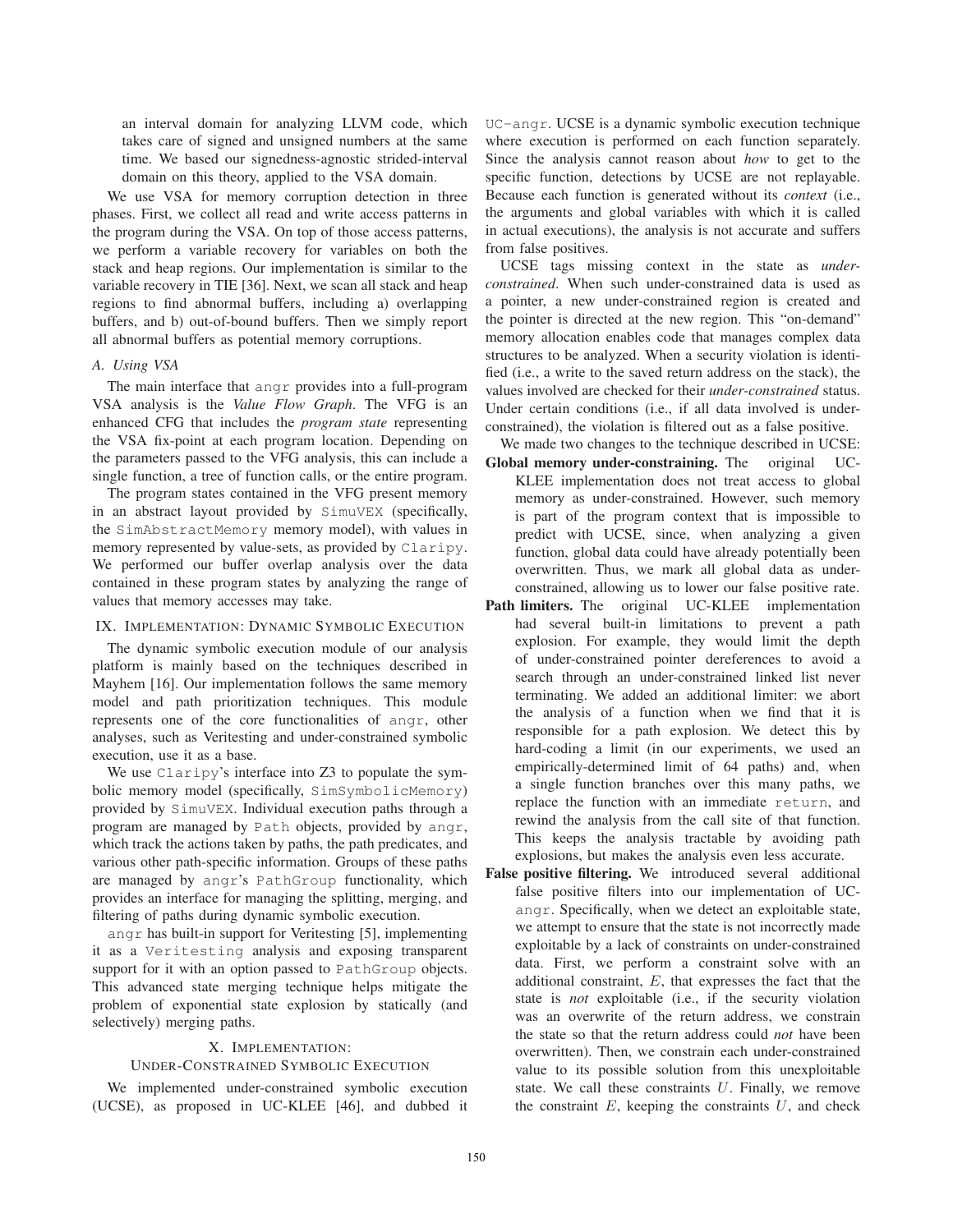that the state can still be exploited. If it can, this means that the function likely has some inherent flaw, and the flaw does not necessarily depend on missing *data* from the context. Note that the flaw could still be a false positive due to missing *constraints*, or due to the limited context on data that is not under-constrained.

UC-angr is implemented as a SimState plugin that tracks under-constrained data accesses and carries out the required relocations. Once this plugin is initialized, underconstrained symbolic execution can be performed using the same PathGroup paradigm as dynamic symbolic execution.

# XI. IMPLEMENTATION: SYMBOLIC-ASSISTED FUZZING

While we give a summary of our symbolic-assisted fuzzing implementation here, the full approach, called Driller, is detailed in a separate paper [54].

Our implementation of symbolic-assisted fuzzing uses the AFL fuzzer as its foundation and angr as its symbolic tracer. By monitoring AFL's performance, we can decide when to begin symbolically-tracing the inputs that AFL has created. To make this decision, we act on the rate at which the fuzzer is discovering new state transitions. If AFL reports that it has discovered no new state-transitions after performing a round of mutations of the input, we assume the fuzzer to be having trouble making progress, and invoke angr on all paths AFL has deemed as *unique* (i.e., any path that has a jump, identified by a tuple of the source and destination address, that no other path has), looking for transitions that AFL was unable to find inputs for.

Driller's symbolic component is implemented using angr's symbolic execution engine, so as to symbolically trace paths based on the concrete inputs provided by AFL. This avoids the path explosion problem inherent to symbolic execution, as each concrete input corresponds to a single (traced) path, and these inputs are heavily filtered by AFL to ensure that only promising ones are traced. Each concrete input corresponds to an individual path in a PathGroup. At each step of the PathGroup, every branch is checked so as to ensure that the most recent jump instruction leads to a path previously unknown to AFL. When such a jump is found, the SMT solver is queried to create an input that would drive execution to the new jump. This input is fed back to AFL, which goes on to mutate it in future fuzzing steps. This feedback loop allows us to balance expensive symbolic execution time with cheap fuzzing time, and mitigates fuzzing's low semantic insight into program operation.

#### XII. IMPLEMENTATION: CRASH REPRODUCTION

We implemented the approach proposed by Replayer [43] to recover missing relationships between input values (i.e., values that the attacker sends) and output values (i.e., values that the attacker leaks from the application).

Our implementation of Replayer is built atop our symbolic execution engine. We can define the problem of replaying a crashing input as the search for an input specification  $i_s$ to bring a program from an initial state  $s$  to a crash state q. Our algorithm takes, as input, the program  $P$ , an initial state  $s_a$  (i.e., the state at the entry point of the executable), the crash state  $q_a$ , and the input  $i_a$  that brings  $s_a$  to  $q_a$  in the instrumented (de-randomized) environment, but does not properly replay in an uninstrumented environment. Our implementation symbolically executes the path from  $s_a$  to  $q_a$ , using the input  $i_a$ . It records all constraints that are generated while executing P. Given the constraints, the execution path, the program  $P$ , and the new initial state  $s<sub>b</sub>$ , we can symbolically execute P with an *unconstrained* symbolic input, following the previously recorded execution path until the new crash state  $q_b$ is reached. At this point, the input constraints on the input and output can be analyzed, and relationships between them can be recovered. This relationship data is used to generate the input specification  $i_s$ , allowing the crashing input to be replayed.

The implementation proposed by Replayer has two main limitations in its application to crash reproduction. First, as we discuss in Section V-A, it is possible that a given crash does not retrieve all of the data that is required to properly replay the crash. Replayer is unable to handle these cases, and new crashing inputs must be found.

Second, Replayer uses only the exact path, as executed by the application in the de-randomized environment while processing the crashing input, to generate the input specification. If the execution trace of a binary changes, based on the exact value of random data, then Replayer cannot compute the correct input. For example, if the random cookie introduces path predicates, by causing the execution of a specific path through a decoding function, replaying execution with that exact path will constrain the cookie to a value that might differ from the initial one. When this happens, the replayed cookie will not be correct, and the replaying attempt will fail. As we will discuss later, AEG is facing a similar limitation. This suggests that research in this area could make progress for both of these tasks.

# XIII. IMPLEMENTATION: EXPLOIT GENERATION

By implementing algorithms similar to those described in AXGEN [51], AEG [4] and Mayhem [16], we were able to evaluate the effectiveness of the current state of the art in automatic exploit generation. Our implementation allows us to create exploits for vulnerabilities, allowing the attacker to take control of the program's execution by overwriting a saved instruction pointer (*e.g.,* by overwriting function pointers, or exploiting buffer overflows on the stack).

Vulnerable States. Unlike AEG/Mayhem, but similar to AXGEN, we generate exploits by performing concolic execution on crashing program inputs using angr. We drive concolic execution forward, forcing it to follow the same path as a dynamic trace gathered by concretely executing the crashing input applied to the program. Concolic execution is stopped at the point where the program crashed, and we inspect the symbolic state to determine the cause of the crash and measure exploitability. By counting the number of symbolic bits in certain registers, we can triage a crash into a number of categories such as frame pointer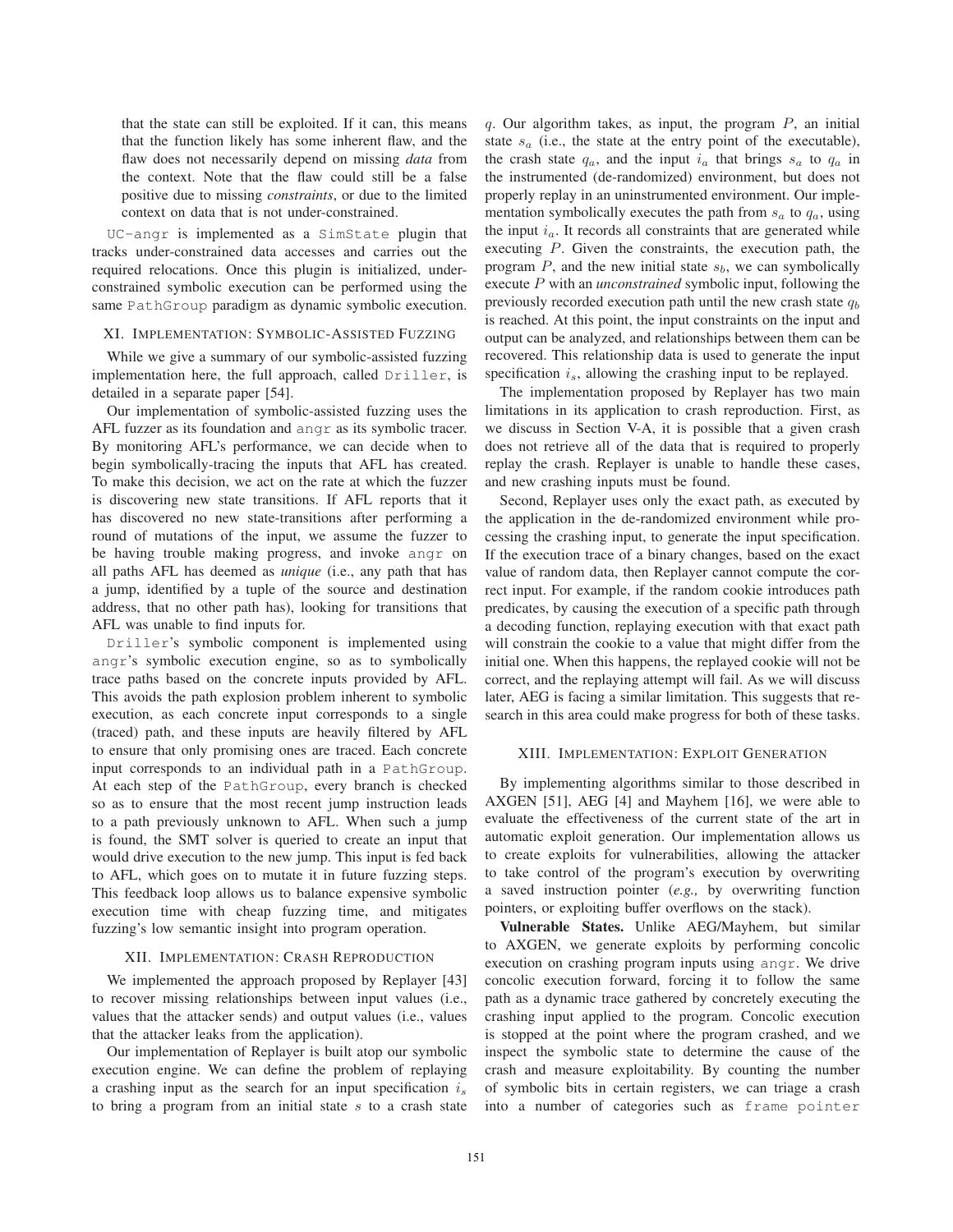overwrite, instruction pointer overwrite, or arbitrary write, among others.

Instruction Pointer Overwrite Technique. The simplest exploitable bug we can encounter is where symbolic bits appear in the instruction pointer at crash time. When detecting that symbolic bits are contained in the instruction pointer, we can constrain our instruction pointer to point to either a controlled sequence of instructions, such as shellcode, or a ROP gadget that pivots the stack to a symbolic buffer where we can execute a ROP chain (generated by our exploit hardening step). angr itself handles many of the implementation details discussed in AEG and AXGEN, such as taint tracking and path condition building, allowing us to limit ourselves to finding symbolic memory buffers and applying constraints to register values to generate an exploit, as proposed by these approaches.

Exploiting CGC Binaries. The Cyber Grand Challenge hosts the game on a custom OS which includes only 7 system calls. The lack of system calls which can execute programs and open files means exploitation within the Cyber Grand Challenge is limited to demonstrating register control and the ability to read and write memory. By DARPA standards, two type of exploits exist for the CGC:

- A Type 1 exploit demonstrates that the attacker controls a general purpose register and the instruction pointer register.
- A Type 2 exploit demonstrates that the attacker can perform a controlled read from the process memory space.

Out of the 126 binaries we applied AEG to, we succeeded in exploiting only a total of 4 binaries. For only two of these binaries, we were able to generate a "Type 2" exploit. Both of these "Type 2" exploits were unable to be hardened with ROP and resorted to jumping to shellcode. Additionally, AEG was only able to generate 2 hardened, ROP "Type 1" exploits. We believe these results show that much more work in the field of automated exploit generation is to be done, and that the current methods are not well-applicable to modern vulnerabilities.

Challenges Faced. Here we demonstrate some of the challenges that our tool faced while attempting to exploit Cyber Grand Challenge binaries, using CROMU00019 [24]. We will focus on the exploitation of the second vulnerability mentioned in this challenge's README (specifically, a buffer overflow on the stack that exists during the decoding of an attacker-supplied string).

The major issue we ran into during exploit generation was the presence of path predicates that constrained each byte of the overflowing data to being a single value, despite the values of these bytes being chosen based on symbolic input. CROMU00019 demonstrates this in its decode function. Each byte of the payload takes a branch of the switch statement contained in decode, placing restrictive predicates on our path representing the vulnerable state. While the arms of this switch statement are taken based on symbolic data, the data returned is concrete, and each of these arms represents a separate path through the program. The traditional AEG approach assumes the ability to place the proper constraints on symbolic data to carry out control flow hijacking, but this behavior requires finding the *single* path through the decode function which places our desired bytes into the output buffer.

The solution to this problem would be to search for a single path which performs a desirable control flow hijack out of the many paths which present vulnerable conditions. However, modern exploit generation capabilities do not have this capacity, and cases like these prevent many of the stack buffer overflow vulnerabilities presented in the CGC Qualifier event from being exploited with the current state-of-the-art automatic exploit generation.

#### XIV. IMPLEMENTATION: EXPLOIT HARDENING

To harden exploits against modern mitigation techniques, we implemented a ROP chain compiler based on the ideas in Q [48]. This means that we can automatically generate ROP payloads to fulfill an end goal, such as writing data to memory or calling an arbitrary function in a library. This section focuses on the differences and improvements we made over Q itself.

Our approach comprises the following steps:

- Gadget discovery. We scan all executable code in the application, at every byte offset, to identify ROP gadgets and classify them according to their effects. For example, the instruction sequence: mov [ebx], eax; pop ebx; ret would be classified as a memory write and a register load. To carry out the classification, our analysis leverages the action history provided by angr's Path objects and symbolic relations provided by Claripy.
- Gadget arrangement. The ROP chain compiler then determines *arrangements* of gadgets that can be used to perform *high-level* actions. For example, a gadget that pushes data to the stack can be paired with a gadget that pops data to create an arrangement that moves data from one register to another.
- Payload generation. After the ROP compiler identifies the requisite set of gadget arrangements, it combines these gadgets into a *chain* to carry out high-level actions (such as executing attacker-specified system calls with specified arguments). This is done by writing gadget arrangements into a program state in angr, constraining their outputs to the provided arguments, and querying the SMT solver for a solution for their inputs.

Our implementation differs from Q in minor ways. First, Q made no use of the stack as scratch storage space. It is not clear why this is: one explanation is that their analysis platform did not support the modeling of stack operation, while another is that the approach remains more general if we assume that the stack is *not* necessarily pointed to by the stack pointer (and, thus, in an unknown location). In our integrated system, we could identify whether the stack pointer was pointing to the stack, since we had this metadata from the exploit that we generated with our implementation of AEG.

Another improvement has to do with the gadget classification. Q used a *value sampling* method to identify specific classes of gadgets, which led to some number of missed gadgets chains due to the limited coverage of the sample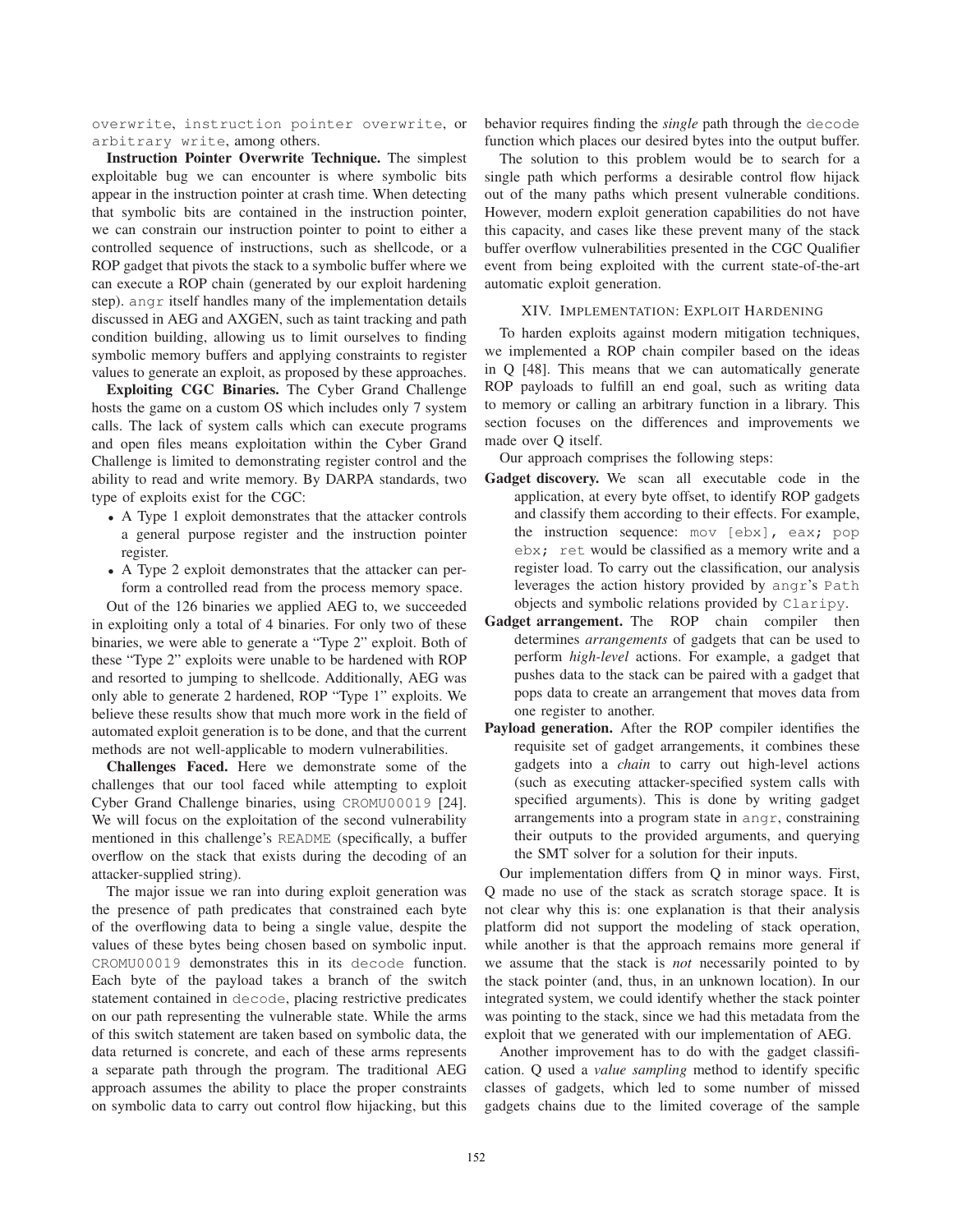| <b>Technique</b>           | <b>Based On</b>                 | Described In |
|----------------------------|---------------------------------|--------------|
| Dynamic Symbolic Execution | <i>Various</i> [12], [16], [20] | $IV-A2.IX$   |
| Veritesting                | Veritesting [5]                 | $IV-A2, IX$  |
| Under-constrained DSE      | <b>UCSE</b> [46]                | $IV-A2, X$   |
| Symbolic-Assisted Fuzzing  | Driller [54]                    | IV-A1, XI    |
| <b>Static Analyses</b>     | <b>VSA</b> [6]                  | III-C, VIII  |
| Crash Replay               | Replayer [43]                   | V-A, XII     |
| <b>Exploit Generation</b>  | <b>AEG</b> [4]                  | V-B, XIII    |
| Exploit Hardening          | $Q$ [48]                        | V-C, XIV     |
|                            |                                 |              |

TABLE I

ANALYSES IMPLEMENTED AND EVALUATED IN THIS PAPER, THE LITERATURE ON WHICH THEY ARE BASED, AND THE SECTIONS OF THIS PAPER IN WHICH THEY ARE DISCUSSED.

data. In our approach, we symbolically analyze every gadget, using careful caching techniques to keep the analysis fast.

# XV. COMPARATIVE EVALUATION

By leveraging angr's design, we were able to reproduce the binary analysis techniques that we have discussed, on the same codebase, enabling a comparative evaluation of their effectiveness. To the best of our knowledge, this has not been done before: previous comparisons were carried out on different implementations, leaving the possibility of differences in results being introduced by implementation differences. With the exception of the fuzzer itself (AFL), our analyses are all implemented on the same analysis engine and share over 90% of the same code base with each other.

We use a corpus of CGC binaries, released by DARPA for the CGC Qualification Event, to carry out our evaluation. As discussed in Section II-B, these binaries vary widely in complexity, but utilize a simple environment model, designed by DARPA to reduce the implementation effort of analysis systems.

We evaluate the techniques that we implemented for CFG recovery, dynamic and static vulnerability discovery, crash replay, exploitation, and exploit hardening. A summary of the analyses we implemented and evaluated, along with the literature on which they are based and the sections in this paper in which they are described, is produced in Table I.

# *A. CFG recovery*

As the CFG is used as a pre-requisite for other analyses in angr, it is important to understand how well angr's CFG recovery performs. As we discussed in detail in Section VII, angr has two CFG recovery algorithms: CFGAccurate relies on a base approach of *forced execution* and provides two methods of indirect jump resolution (*backwards slicing* and *symbolic back-traversal*), while CFGFast mainly uses recursive disassembly and heuristics to quickly identify functions and inter-function control flow.

To understand the effectiveness of these recovery techniques, we compared CFGFast and CFGAccurate against the CFG recovery of a state-of-the-art commercial tool, IDA Pro 6.9, on CGC binaries. While little details about how IDA Pro recovers the CFG are available, based on descriptions in previous work [59] as well as our observations, we believe that IDA Pro disassembles a binary recursively, uses symbols and other heuristics to determine locations

| <b>CGC</b> Qualifying Position | <b>Binaries Crashed</b> |  |  |  |
|--------------------------------|-------------------------|--|--|--|
| First                          | 77                      |  |  |  |
| Second                         | 12                      |  |  |  |
| Third                          | 57                      |  |  |  |
| Fourth                         | 9                       |  |  |  |
| Fifth                          | 23                      |  |  |  |
| Sixth                          | 57                      |  |  |  |
| Seventh                        | 44                      |  |  |  |
| Eighth (did not qualify)       | 39                      |  |  |  |
| Ninth (did not qualify)        | 65                      |  |  |  |

TABLE III

NUMBER OF CRASHED BINARIES FOR THE TOP 9 COMPETITORS IN THE CGC QUALIFICATION EVENT.

of functions throughout a binary, and then utilizes some lightweight data-flow analyses to further solve the targets of indirect jumps. This makes it more similar, conceptually, to CFGFast than to CFGAccurate. As ground truth CFG information is not available, we evaluate our results in terms of the relative number of recovered basic blocks and control flow transfers between the results of IDA's and our CFG recovery.

We first evaluate the completeness of our CFG, comparing the blocks and edges identified by CFGFast and the graph generated by IDA Pro. Table II shows our results. CFGFast has a slightly better code coverage than IDA Pro, and recovers more edges. We believe that this is because the lightweight data-flow analyses and heuristics that are used by CFGFast are more advanced than those used by IDA. Manual analysis of recovery results on a few binaries indicates that CFGFast is more aggressive in terms of code recovery: while IDA Pro believes certain parts of code are not reachable and refuses to disassemble it as code, CFGFast identifies such locations as code. A possible explanation for this is that our approach might be *overly* aggressive, and as such, it might mis-identify such locations. However, we have not identified such cases when analyzing CGC binaries.

As some binary analyses require *reachability information* from the entry point, we have also included a comparison against the *reachable* portion of a CFG generated by IDA Pro (that is, a CFG comprising those blocks for which a path from the entry point can be determined) against the CFG recovered by angr's CFGAccurate analysis. Table II shows our results. By improving the forced execution technique with backward slicing, angr substantially improves its ability to reconstruct the CFG. However, since CFGAccurate does not leverage *ad hoc* heuristics, the resulting CFG's code coverage is not as high as IDA Pro's. To achieve a better coverage, the user can provide CFGAccurate with all recovered functions from CFGFast as starting points.

#### *B. Evaluation of Vulnerability Analysis Techniques*

In Sections VIII through XI, we describe the implementation of several vulnerability discovery techniques. Here, we present the result of a comparative evaluation of these techniques as applied to the CGC dataset. We ran these evaluations with a timeout of 24 hours, which is the time period of the DARPA competition from which we retrieved the evaluation dataset.

We provide a summary of these results in Table IV. Additionally, to provide a better context for the number of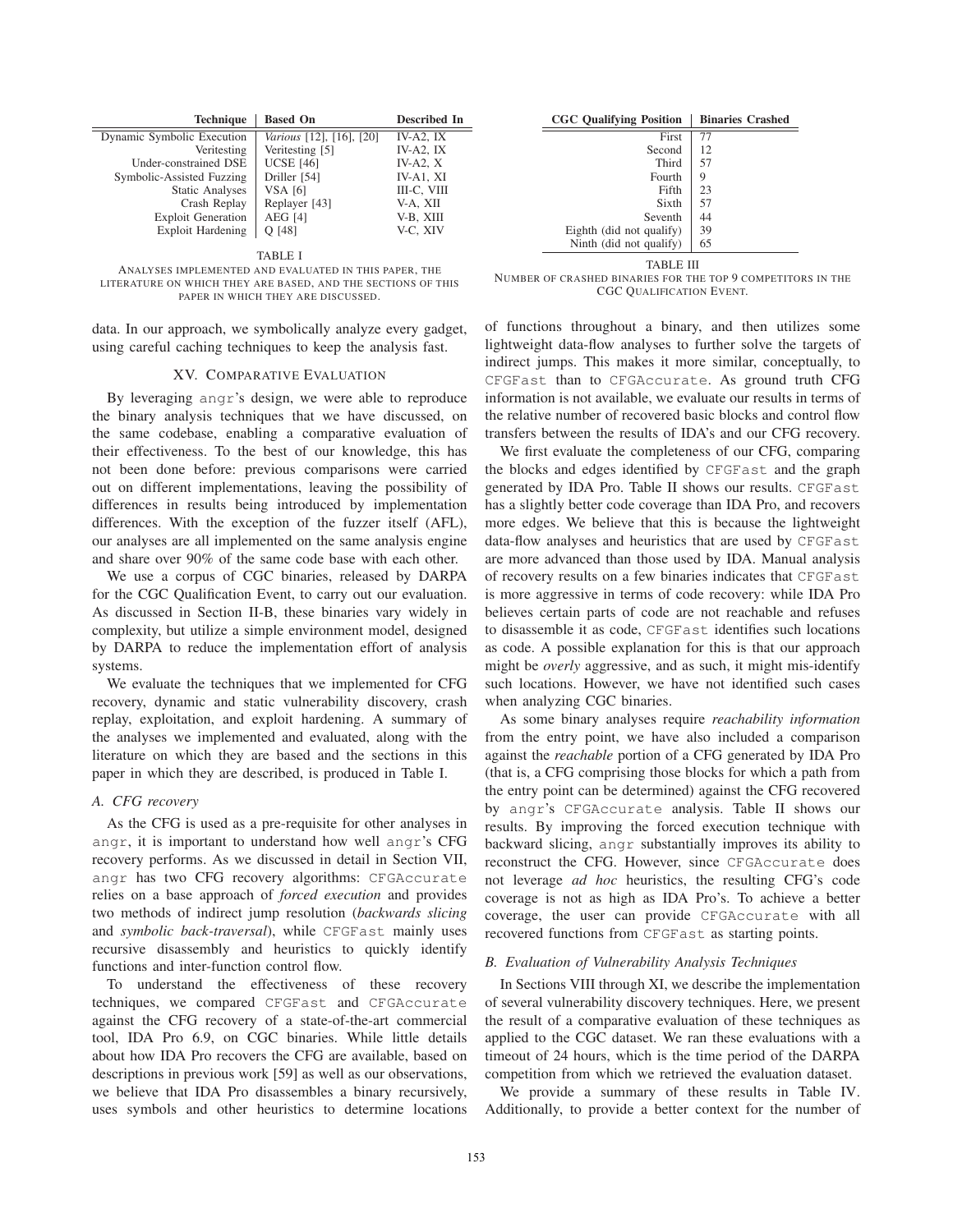| Approach                       |    | <b>Functions</b> |      | <b>Function Edges</b> | <b>Blocks</b> |         | <b>Block Edges</b> |         | <b>Bytes</b> |           | Time (s) |       |
|--------------------------------|----|------------------|------|-----------------------|---------------|---------|--------------------|---------|--------------|-----------|----------|-------|
|                                | М  | A                | М    | А                     | М             |         | М                  |         | М            |           | М        | А     |
| IDA Pro $6.9$                  | 48 | 52.96            | 76.5 | 99.62                 | 829           | 3589.93 | 188                | 6487.68 | 14037        | 104779.66 | l.14     | 1.80  |
| angr - CFGFast                 | 61 | 70.08            | 88   | 118.74                | 843           | 3609.45 | 193                | 6538.52 | 14296        | 105007.49 | 0.87     | 5.01  |
|                                |    |                  |      |                       |               |         |                    |         |              |           |          |       |
| IDA Pro 6.9 - reachability     | 37 | 40.96            | 74   | 90.76                 | 496           | 1043.81 | 759                | 1693.01 | 7874         | 21721.85  | 1.14     | 1.80  |
| angr - forced execution        | 31 | 33.24            | 48   | 55.22                 | 349.5         | 413.85  | 612                | 751.96  | 6125         | 13963.5   | 23.50    | 36.96 |
| angr - symbolic back traversal | 32 | 33.76            | 50   | 56.28                 | 368           | 635.41  | 645                | 1089.78 | 6323         | 10883.51  | 27.22    | 34.10 |
| angr - backward slicing        | 30 | 32.80            | 47.5 | 53.89                 | 344.5         | 653.56  | 594                | 1178.98 | 6109.5       | 14641.85  | 24.78    | 79.46 |

TABLE II

EVALUATION OF CFGFAST'S AND CFGACCURATE'S RECOVERED CFG VERSUS THE CFG RECOVERED BY IDA PRO. THE MEDIAN NUMBER (M) AND AVERAGE NUMBER (A) OF EACH VALUE ACROSS ALL BINARIES ARE SHOWN.

| <b>Technique</b>                         | Replayable     | <b>Semantic Insight</b> | <b>Scalability</b> | <b>Crashes</b> | <b>False Positives</b> |
|------------------------------------------|----------------|-------------------------|--------------------|----------------|------------------------|
| Dynamic Symbolic Execution               | Yes            | High                    | Low                | 16             |                        |
| Veritesting                              | Yes            | High                    | Medium             | 11             | 0                      |
| Dynamic Symbolic Execution + Veritesting | Yes            | High                    | Medium             | 23             | $\Omega$               |
| Fuzzing (AFL)                            | Yes            | Low                     | High               | 68             | 0                      |
| Symbolic-Assisted Fuzzing                | Yes            | High                    | High               | 77             | $\Omega$               |
| VSA                                      | N <sub>0</sub> | Medium                  | High               | 27             | 130                    |
| Under-constrained Symbolic Execution     | N <sub>o</sub> | High                    | High               | 25             | 346                    |

TABLE IV

EVALUATION RESULTS ACROSS ALL VULNERABILITY DISCOVERY TECHNIQUES.

crashes identified by our techniques, we have included the number of crashes identified by the competitors at the actual CGC Qualification Event, in Table III. The overall scores of the teams relied on more than just crash counts, so the placement in the qualifying event is not correlated with the position of the competitors. Two of these competitors, the first-place team [27] and the seventh-place team [57], have written blog posts describing their techniques in the competition. Both teams used a symbolically-assisted fuzzing technique, conceptually similar to Driller. Note that, while our implementation of Driller identifies the same number of vulnerabilities as the first place team, this is a coincidence (likely driven by the similarity between the techniques).

Dynamic symbolic execution. We chose to evaluate dynamic symbolic execution both alone and in the presence of the Veritesting path explosion mitigation technique. We describe the implementation details of these approaches in Section IX.

As expected, dynamic symbolic execution frequently succumbed to the path explosion problem. In total, the standard approach identified vulnerabilities in 16 of the CGC binaries. Veritesting, which is designed to partially mitigate the path explosion problem, identified only 11, for a combined count of 23 applications in which vulnerabilities were identified.

We were initially surprised to find that, despite the better results, the Veritesting approach found less vulnerabilities than dynamic symbolic execution alone. Investigating these four binaries, we identified an interesting trade-off inherent to Veritesting. Veritesting uses efficient path merging to combat path explosion, which is responsible for its ability to explore deeper paths in the binary before path explosion renders further progress impossible. However, such path merging introduces complex expressions (e.g., if the value of register eax differs between two merged paths, the value of the merged path must be a complex expression encoding both

previous values) and overloads the constraint solver. Thus, the solve times of the constraint solver tend to increase as more and more of these merges are done. As constraint solving is an NP-complete problem, the increased complexity leads to vulnerabilities becoming unreachable within a reasonable time. The result of this is that Veritesting is able to identify shallow bugs that dynamic symbolic execution otherwise experiences a path explosion with, but overwhelms the constraint solver for longer paths.

Symbolic-assisted fuzzing. Assisted fuzzing has proven to be extremely effective in the literature. In Section XI, we discuss an implementation of a symbolic-assisted fuzzing method, dubbed Driller [54].

This symbolic-assisted fuzzer uses AFL for the fuzzing component. Each input that AFL produces is traced in the dynamic symbolic execution engine to identify code sections that could be reached by careful mutation of the input. This careful mutation is carried out by the symbolic constraint solver, and the input is reintroduced to AFL for further execution and mutation. Because the individual inputs traced by the DSE engine do not branch (as all the input is concrete), there is no path explosion during tracing, and AFL limits the number of inputs passed to the DSE engine by filtering out all the inputs that do not increase code coverage.

It should be mentioned that AFL alone is able to identify vulnerabilities in a significant amount of the CGC services. In fact, of the 77 vulnerabilities that our symbolic-assisted fuzzer detected, 68 were detected by AFL alone. The remaining 9 were found through the use of symbolic assistance.

DSE vs. fuzzing. The difference between the results of the various dynamic symbolic execution approaches are surprising. One might reasonably expect DSE to identify roughly as many vulnerabilities as symbolically-assisted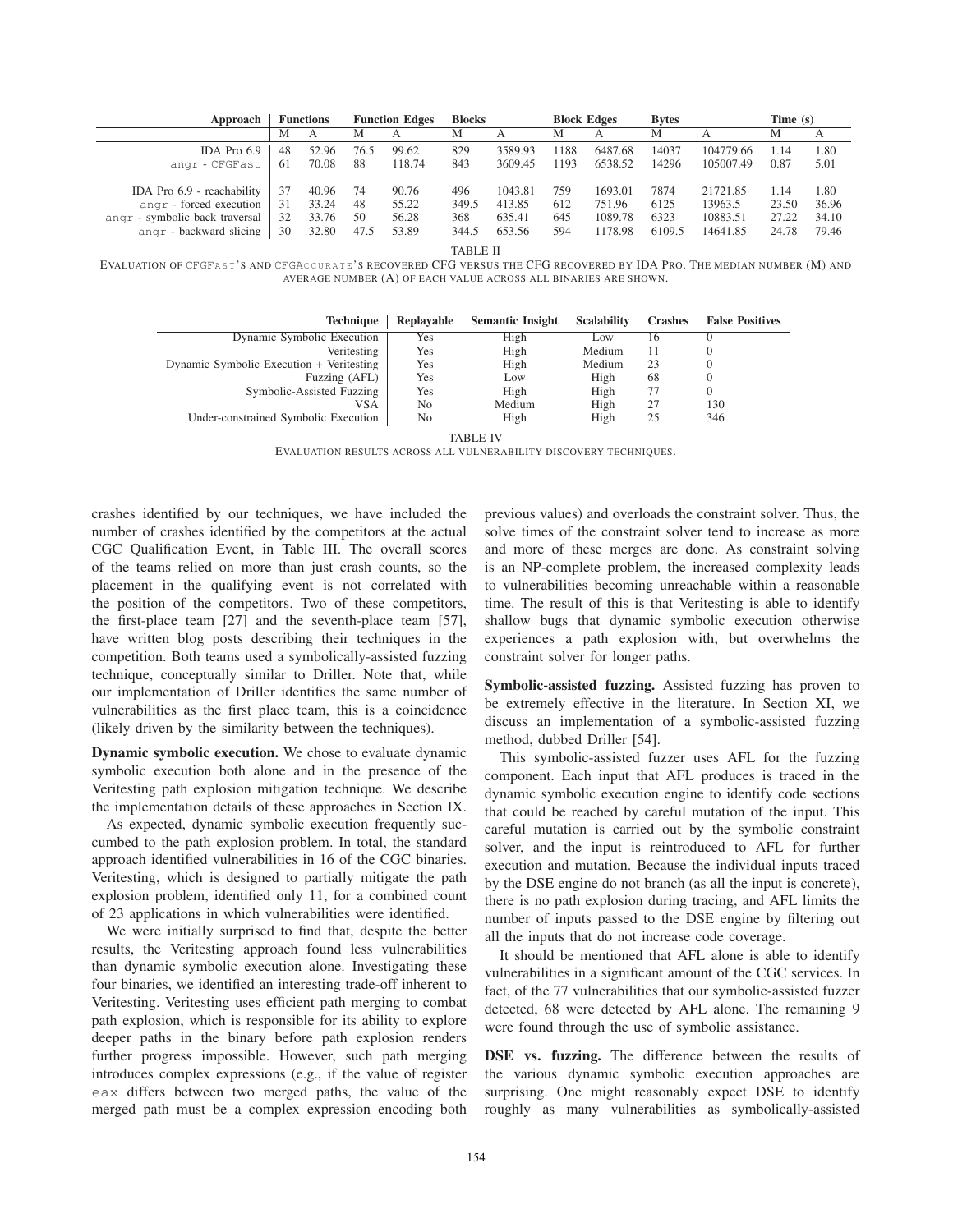

Fig. 1. Length of crashing paths discovered by fuzzing vs. dynamic symbolic execution.

fuzzing, and more than fuzzing alone. In reality, fuzzing identified almost *three times* as many vulnerabilities. In a sense, this mirrors the recent trends in the security industry: symbolic analysis engines are criticized as impractical while fuzzers receive an increasing amount of attention. However, this situation seems at odds with the research directions of recent years, which seem to favor symbolic execution.

Analyzing the crashing inputs that these approaches did find, we identified an interesting result: the exploits found by dynamic symbolic execution engines tend to represent *short* paths. This result is presented in Figure 1. By spot-checking several applications where dynamic symbolic execution (even with Veritesting) *failed* to find vulnerabilities, we have concluded that this is due to an increase in analysis complexity, exponentially proportional to the length of the path.

Specifically, given a path  $A$ , there is a chance  $p_a$  that  $A$ will split at the end of the next conditional jump, and  $A_1$  will follow the path that takes the jump, while  $A_2$  will follow the path that does not. At the next conditional jump, there is a chance that  $A_1$  and  $A_2$  will fork as well. Thus, the amount of resulting paths to analyze increases exponentially, and the chance that an unreasonable number of paths will have to be analyzed at any point is exponentially proportional to how many basic blocks have been executed by the analysis. As a result, the typical dynamic symbolic execution approach is best for finding *shallow* crashes that do not require the execution of many basic blocks. *Deep* crashes, on the other hand, tend to be hidden and made unreachable by the path explosion.

To further understand the relative effectiveness of the techniques, we calculated the *code coverage* of the generated test cases. We found that symbolic execution (including Veritesting) covered an average of 330 blocks per binary (with a median of 260), while fuzzing covered 689 (with a median of 402) and symbolic-assisted fuzzing covered 698 (with a median of 406). These results yield another interesting conclusion: if the paths generated by fuzzing or symbolic-assisted fuzzing were combined into a *graph*, it would represent a CFG with more code coverage than the one recovered by CFGAccurate (and, by virtue of each edge in the graph being reachable by definition, with perfect completeness), implying a need for further improvement of the accurate CFG recovery algorithm.

Under-constrained symbolic execution. We extended angr to support under-constrained symbolic execution to better understand how effective such techniques are on our dataset. These details are presented in Section X.

UC-angr reported 371 vulnerabilities in the CGC binaries.

However, as this approach analyzes functions without their context, it suffers from similar problems as static analyses: the results contain a large number of false positives, and the results are not replayable (that is, they do not generate crashing inputs, but instead point out the location of vulnerabilities). In fact, we identified 346 false positives in UC-angr's results, leaving 25 true positives and resulting in a false positive rate of 93%, which is in line with those reported by UC-KLEE [46].

Static buffer overlap detection. To be able to compare the different types of vulnerabilities identified by fuzzing, symbolic execution, and other static analyses, we implemented a VSA-based memory corruption detection analysis. We describe it in detail in Section VIII.

Similarly to UC-angr, our VSA results are not replayable and suffer from false positives. In total, VSA was able to identify 27 actual vulnerabilities in CGC binaries while producing 130 false positives, resulting in a false-positive rate of 82.8%.

Non-replayable vs replayable analyses. Another surprising result is the comparatively low performance of non-replayable techniques (VSA and under-constrained symbolic execution). While these techniques, freed from the replayability requirement, can achieve more coverage in their analysis, we found that the context they lacked resulted in an enormous amount of false positives in this dataset. To keep the false positive rate reasonable, we had to implement aggressive false positive filtering (as discussed in Section X), which filtered out many true positives as well.

The improvement of static analysis techniques on real binaries appears to be an area in need of research attention, and we are considering it as a direction for future work.

#### *C. Exploitation Evaluation.*

After a crash is identified by the above approaches, we attempt to replay and exploit it to understand its severity.

Crash replay. As we discuss in Section V-A, crashing inputs identified by vulnerability discovery analyses might not be trivially replayable due to environmental data (such as the random seed) having been *de-randomized* by the analysis. We analyzed crashes for each CGC binary, using the reference crashing inputs provided by DARPA for binaries where we were unable to identify vulnerabilities with our vulnerability identification techniques. Of these crashing inputs, 6 were not trivially replayable. That is, rather than simply replaying the crashing input provided to us by the vulnerability identification engines, we had to re-analyze the interaction with the binary to recover challenge-response components present in these binaries.

Interestingly, DARPA imposes a limitation on the authors of CGC binaries from the CGC Qualifying Event that disallows control flow from being impacted by random data. This means that the limitation of Replayer discussed in Section XII, the introduction of different path predicates due to different values of random data, does not apply to its operation on CGC binaries. Though angr did hang on one of the applications, manual analysis revealed this to be an implementation issue,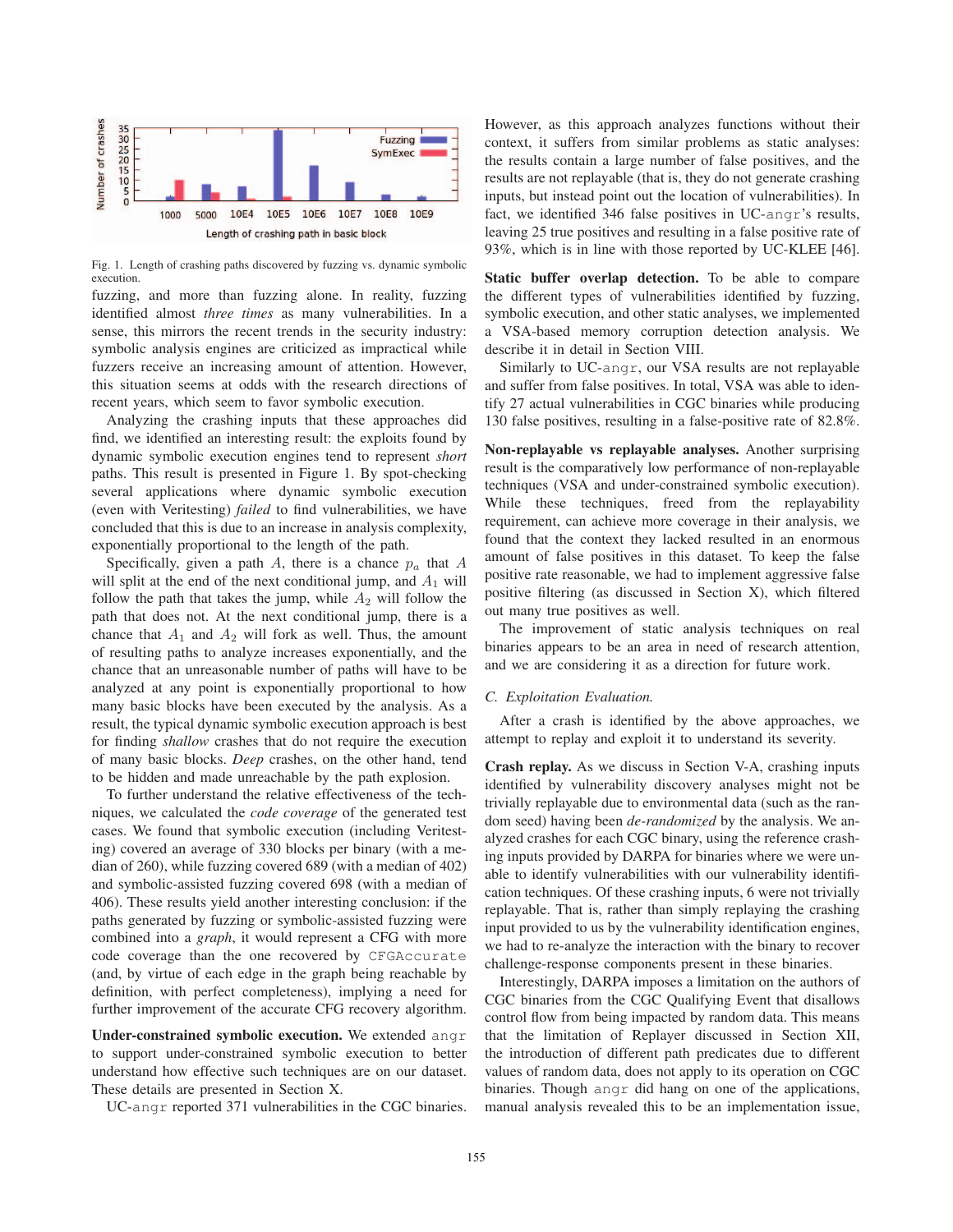rather than one with the approach and, as expected, Replayer was able to recover the input specification of the remaining 5.

While 6 binaries are not a large dataset, this result suggests that current techniques in this area are able to adequately handle binaries in the absence of control flow variance caused by random data. Further work is needed to evaluate, and possibly extend, these techniques on real-world binaries with more complex control flow.

Automatic exploit generation. After identifying the crash and running it through Replayer, we are left with an input specification that reliably crashes the target application. However, such inputs might still not be *exploitable*. For example, crashes caused by null pointer dereferences, of which there are many in the CGC dataset, are not exploitable on modern systems. To separate exploitable from non-exploitable inputs, we attempt to generate an exploit from the crash.

We attempted to automatically generate exploits for all of the CGC applications, using techniques proposed in the AEG system [4]. However, we were surprised to find that only *4* crashing exploits could be weaponized into exploits using these techniques. Looking deeper into the binaries, we understood why. First, the goal of the CGC Qualification Event was to find *crashes* for the binaries, not exploits. As such, many of the vulnerabilities in these binaries are not actually exploitable (i.e., null-pointer dereferences). Second, as the CGC binaries model a wide range of realistic exploitation scenarios, we found that the techniques proposed by AEG were not applicable to the majority of them.

The current state of the art in this field is fairly basic, and it appears in these results. Further research is required into this field to enable the automatic exploitation of complex vulnerabilities.

Exploit hardening. Even an exploitable vulnerability might be mitigated by modern protections. As a result, *exploit hardening* is required, and has been investigated by recent work. We reimplemented the techniques proposed by Q [48] and attempted to harden the exploits generated by AEG.

The Q implementation was able to harden 2 of the 4 exploits that AEG generated. Our analysis as to why the remaining two exploits could not be hardened revealed that the Q approach does not utilize enough information in the binary. In these two examples, there is not enough attackercontrolled data on the stack and a *stack pivot* is required to use attacker-controlled data in other parts of the program. The Q approach has no basis for reasoning about such operations and, as a result, these exploits cannot be hardened.

# XVI. CONCLUSIONS

In this paper, we presented angr, a system that implements, in a unified framework, a number of techniques for the automated identification and exploitation of vulnerabilities in binaries. We presented, in a systematized fashion, the different analyses and the challenges we encountered when including them in our framework. By implementing these approaches in a single system, we were able to meaningfully compare their

effectiveness on a dataset that was created for the evaluation of these techniques. The results of this evaluation can be used as a basis to highlight research directions, and to improve existing techniques.

We made angr open-source, so that the community can build on top of it and focus on addressing open challenges in the field of binary analysis.

Acknowledgements. This work is sponsored by DARPA under agreement number N66001-13-2-4039 and by the ONR under agreement number N00014-15-1-2948. The U.S. Government is authorized to reproduce and distribute reprints for Governmental purposes notwithstanding any copyright notation thereon.

#### **REFERENCES**

- [1] American Fuzzy Lop. http://lcamtuf.coredump.cx/afl/.
- [2] OWASP Top 10 Project. http://http://www.owasp.org.
- http://www.apple.com/cn/xcodeghost/ #english.
- [4] T. Avgerinos, S. K. Cha, B. L. Tze Hao, and D. Brumley. AEG: Automatic Exploit Generation. In *Proceedings of the 18th Annual Network and Distributed System Security Symposium (NDSS'11)*, 2011.
- [5] T. Avgerinos, A. Rebert, S. K. Cha, and D. Brumley. Enhancing Symbolic Execution with Veritesting. pages 1083–1094, 2014.
- [6] G. Balakrishnan, T. Reps, D. Melski, and T. Teitelbaum. WYSINWYX: What You See Is Not What You eXecute. *Lecture Notes in Computer Science (including subseries Lecture Notes in Artificial Intelligence and Lecture Notes in Bioinformatics)*, 4171 LNCS:202–213, 2008.
- [7] T. Bao, J. Burket, M. Woo, R. Turner, and D. Brumley. BYTEWEIGHT: Learning to Recognize Functions in Binary Code. In *Proceedings of the 23rd USENIX Security Symposium*, pages 845–860, 2014.
- [8] C. Barrett, L. De Moura, and A. Stump. SMT-COMP: Satisfiability modulo theories competition. In *Computer Aided Verification*, pages 20–23. Springer, 2005.
- [9] S. Bekrar, C. Bekrar, R. Groz, and L. Mounier. A Taint Based Approach for Smart Fuzzing . In *Software Testing, Verification and Validation (ICST), 2012 IEEE Fifth International Conference on*, pages 818–825. IEEE, 2012.
- [10] Bloomberg Business. Hospital Gear Could Save Your Life or Hack Your Identity. http://www.bloomberg.com/features/2015-hospital-hack/.
- [11] P. Boonstoppel, C. Cadar, and D. Engler. RWset: Attacking Path Explosion in Constraint-Based Test Generation. In *Tools and Algorithms for the Construction and Analysis of Systems*, volume 4963 LNCS, pages 351–366. Springer Berlin Heidelberg, 2008.
- [12] C. Cadar, D. Dunbar, and D. Engler. KLEE: Unassisted and Automatic Generation of High-Coverage Tests for Complex Systems Programs. In *Proceedings of the 8th USENIX Symposium on Operating Systems Design and Implementation (OSDI'08)*, volume 8, pages 209–224, 2008.
- [13] C. Cadar, V. Ganesh, P. M. Pawlowski, D. L. Dill, and D. R. Engler. EXE: Automatically Generating Inputs of Death. In *Proceedings of the 13th ACM Conference on Computer and Communications Security*, pages 322–335, 2006.
- [14] G. Campana. Fuzzgrind: un outil de fuzzing automatique. In *Actes du 7eme symposium sur la s ` ecurit ´ e des technologies de linformation et ´ des communications (SSTIC)*, pages 213–229, 2009.
- [15] D. Caselden, A. Bazhanyuk, M. Payer, L. Szekeres, S. McCamant, and D. Song. Transformation-aware Exploit Generation using a HI-CFG. Technical report, DTIC Document, 2013.
- [16] S. K. Cha, T. Avgerinos, A. Rebert, and D. Brumley. Unleashing Mayhem on Binary Code. In *Proceedings of the IEEE Symposium on Security and Privacy*, pages 380–394, 2012.
- [17] S. K. Cha, M. Woo, and D. Brumley. Program-Adaptive Mutational Fuzzing. In *Proceedings of IEEE Symposium on Security and Privacy*, volume 2015-July, pages 725–741, 2015.
- [18] P. Chen, X. Xing, B. Mao, L. Xie, X. Shen, and X. Yin. Automatic construction of jump-oriented programming shellcode (on the x86). In *Proceedings of the 6th ACM Symposium on Information, Computer and Communications Security*, pages 20–29. ACM, 2011.